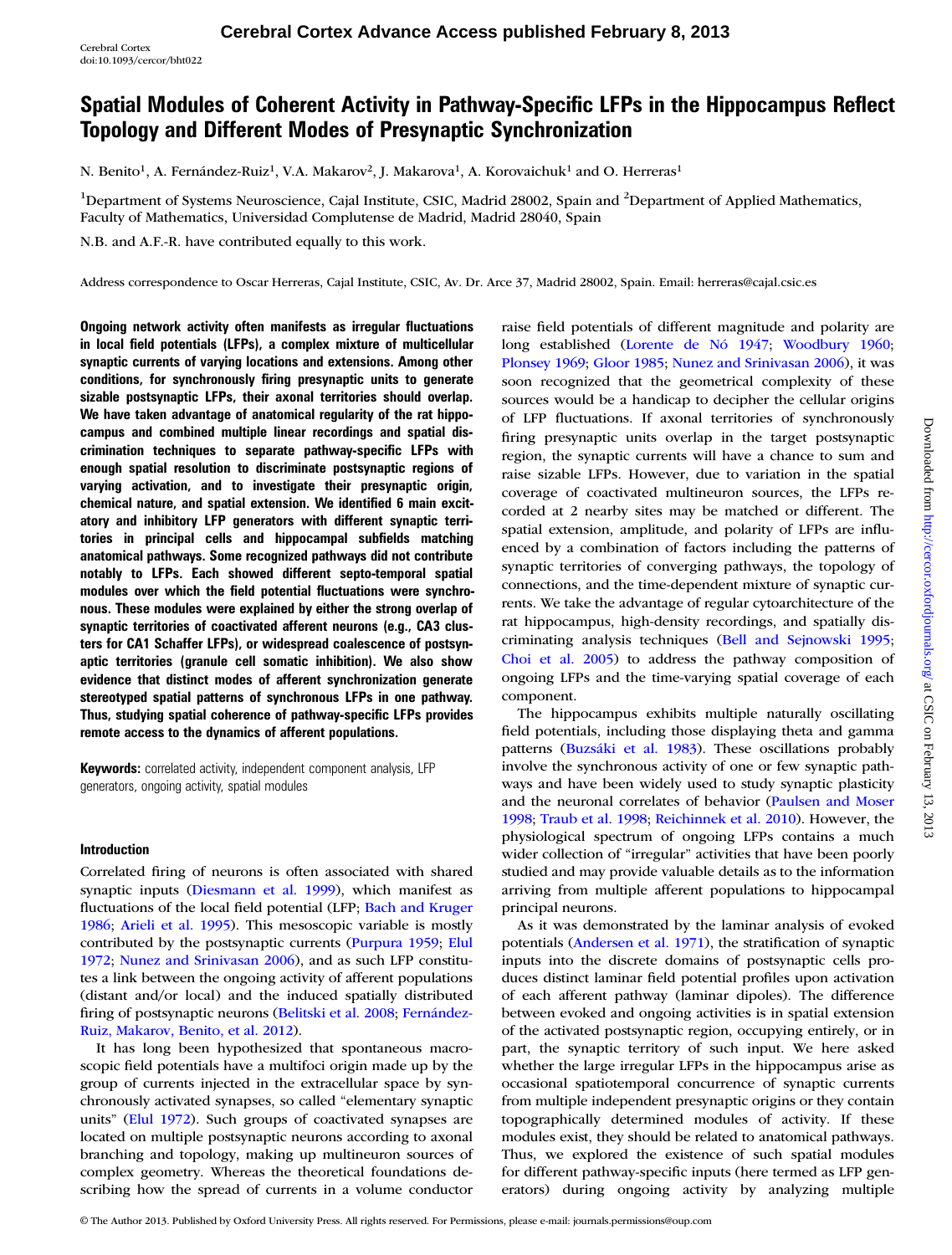simultaneous recordings of the target populations in 3 steps. First, we determine all principal synaptic pathways that contribute to ongoing LFPs by separating their mixed contributions using multiarray linear recordings and analytical techniques, including independent component analysis (ICA; [Makarov et al.](#page-13-0) [2010;](#page-13-0) [Makarova et al. 2011](#page-13-0)). Secondly, we study their chemical nature and the neuronal populations of origin using local pharmacology and chemical manipulation of presynaptic nuclei. Finally, we explore their spatial coherence by comparing the time activations of each LFP generator in multiple sites along the septo-temporal axis and checked their stability upon different levels of presynaptic synchronization.

The results provide empirical evidence of the varying spatial extension of postsynaptic LFP generators brought about by the variable synchronization of presynaptic units. We found 6 main excitatory and inhibitory LFP generators in different subfields of the hippocampus, each corresponding to the postsynaptic activity elicited in distinct synaptic territories of principal pyramidal or granule cells by specific local and extrinsic afferent pathways. The septo-temporal extension over which each LFP generator was synchronous varied continuously during ongoing irregular LFP activity, reflecting the varying activation of presynaptic units with topographic projections. In some pathways such as the CA3 Schaffer input to CA1, we recognized different spatial patterns of synchronous postsynaptic activity that corresponded to stereotyped modes of presynaptic firing. Thus, the availability of spatial modules of pathway-specific activity allows the recognizable modes of functional organization to be identified in different segments of hippocampal networks.

#### Materials and Methods

#### Experimental Procedures

All experiments were performed in accordance with European Union guidelines (86/609/EU) and Spanish regulations (BOE 67/8509-12, 1988) regarding the use of laboratory animals, and the experimental protocols were approved by the Research Committee of the Cajal Institute. Adult female Sprague-Dawley rats were anesthetized with urethane (1.2 g/kg, intraperitoneally) and placed in a stereotaxic device. Surgical and stereotaxic procedures were performed as described previously [\(Herreras et al. 1988;](#page-13-0) [Canals et al. 2005](#page-13-0)). Concentric stimulating electrodes were placed in one or more of the following sites in order to activate specific pathways and subfields: Ipsilateral CA3 region, and medial and lateral perforant pathways. Multisite silicon probes (Neuronexus, Ann Arbor, MI, USA) of 16 or 32 linear recording sites organized in 1 or 2 shanks were used to record in multiple tracks at steps of 50 or 100 μm parallel to the main axis of the CA1 pyramidal cell region, also spanning the dentate gyrus (DG)/CA3 regions. In experiments using multiple shanks, these were located along the long axis of the dorsal portion of the hippocampus, roughly parallel to the midline (AP, 4.5–6.5 and L, 2.6–3.5 mm). In a subset of experiments, additional glass pipettes were used to simultaneously record from multiple points at more lateral and ventral levels guided by evoked potentials. Linear probes were soaked in 1,1′-dioctadecyl-3,3,3',3'-tetramethylindocarbocyanine perchlorate (DiI) before insertion (Molecular Probes, Invitrogen, Carlsbad, CA, USA) to assess their placement in histological sections postmortem. A silver chloride wire implanted in the skin of the neck served as a reference for recordings. Signals were amplified and acquired using MultiChannel System (Reutlingen, Germany), and Axon (Molecular Devices, Sunnyvale, CA, USA) hardware and software were used for multisite and glass pipette recordings (50 and 20 kHz sampling rate, respectively).

The excitatory/inhibitory chemical nature of LFP generators was studied by the local application of neurotransmitter blockers via glass recording pipettes (7–10 µm at the tip). These were introduced at a 10° angle from the vertical and targeted loci within 300–500 µm of a linear probe at different strata of the CA1/DG subfields. Microdrops (50–100 pL) were pressure injected by a Picospritzer (General Valve, Fairfield, NJ, USA) and adjusted to limit drug effects to within 500  $\mu$ m, as determined by the selective modulation of evoked potentials in the desired group of recording sites ([Canals et al. 2005](#page-13-0)). Bicuculline methiodide (BIC; Sigma, St. Louis, MO, USA) or 6,7-dinitro-quinoline-2,3-dione (DNQX; Tocris, Bristol, UK) were loaded into the pipettes to block gamma amino butyric acid-A (GABA-A) and non-n-Methyl-D-Aspartate (NMDA) Glu receptors, respectively. Drugs were dissolved in artificial cerebrospinal fluid at concentrations of approximately 50 times higher than those usually employed in vitro. A single injection ensured stable effects of the drug for at least 60 s. In some experiments requiring longer drug actions, successive microdrops were injected at 5-min intervals, resulting in reasonable long-term stability witnessed by the steady effect on evoked potentials. In one set of experiments, BIC was injected from larger pipettes (10–12 µm at the tip) to achieve spatially extended hypersynchronous activity in neuronal populations projecting to recording loci (i.e., the afferent populations originating LFP components).

In a subset of experiments, recordings were obtained from awake animals implanted with a multishank device (92 recording sites in 6 parallel linear arrays). These data were obtained in the lab of G. Buzsáki using procedures for animal handling, surgery, and recording described previously ([Montgomery et al. 2009](#page-13-0)).

At the end of each experiment, the animals were perfused through the abdominal aorta with phosphate buffer saline containing heparin (0.1%) followed by paraformaldehyde (4%), and the brains were processed for microscopic inspection. Sagittal sections (80 µm) were stained with bis-benzimide and examined by fluorescence microscopy for the assessment of the electrode positioning ([Supplementary Fig. 1](http://cercor.oxfordjournals.org/lookup/suppl/doi:10.1093/cercor/bht022/-/DC1)).

### Independent Component and Current Source-Density Analyses of LFPs

ICA is routinely used to elucidate functional connectivity either in multisite scalp recordings or in functional magnetic resonance imaging, and it provides spatially stable components of coherent activity ([Makeig et al. 1997;](#page-13-0) [Van de Ven et al. 2004;](#page-14-0) [Congedo et al.](#page-13-0) [2010;](#page-13-0) [Hutchison et al. 2010](#page-13-0)). While the attribution of these ICA components to their source populations and pathways is difficult when recording from a distance, the in-source recording of intrahippocampal LFPs allows the thorough spatial inspection of active neurons down to the subcellular definition, and direct matching with the evoked potential profiles ([Korovaichuk et al. 2010\)](#page-13-0).

Detailed procedures have been previously described ([Makarov](#page-13-0) [et al. 2010;](#page-13-0) [Fernández-Ruiz, Makarov, Benito, et al. 2012](#page-13-0)), and both the mathematical validation and the interpretation of ICA components in laminated structures were performed using realistic LFP modeling ([Makarova et al. 2011](#page-13-0)). Briefly, M simultaneously recorded LFP signals were represented as the weighted sum of the activities of N neuronal sources or LFP generators:

$$
u_m(t) = \sum_{n=1}^N V_{mn} s_n(t),
$$

where  ${V_{mn}}$  is the mixing matrix composed of the so-called voltage loadings or spatial distributions of all LFP generators and  $s_n(t)$ , the time course of the *n*th LFP generator. Thus, the raw LFP observed at the kth electrode tip is a linear mixture of the electrical activity of several independent LFP generators describing transmembrane current source densities (CSDs) in principal cells. Then, the CSD loading for the *n*th LFP generator is given by  $I_n = -\sigma \Delta V_n$ , where  $\sigma$  is the conductivity of the extracellular space ([Makarov et al. 2010\)](#page-13-0). As the location of recording sites is known, the joint curve of spatial weights of an LFP generator equals to instant depth profiles of proportional voltage among sites, as during the laminar recording of standard pathway-specific evoked potentials. To perform the ICA, we employed the kernel density ICA algorithm ([Chen 2006](#page-13-0)), which returns the activations  $s_n(t)$  and spatial weights  $V_n$  of up to N LFP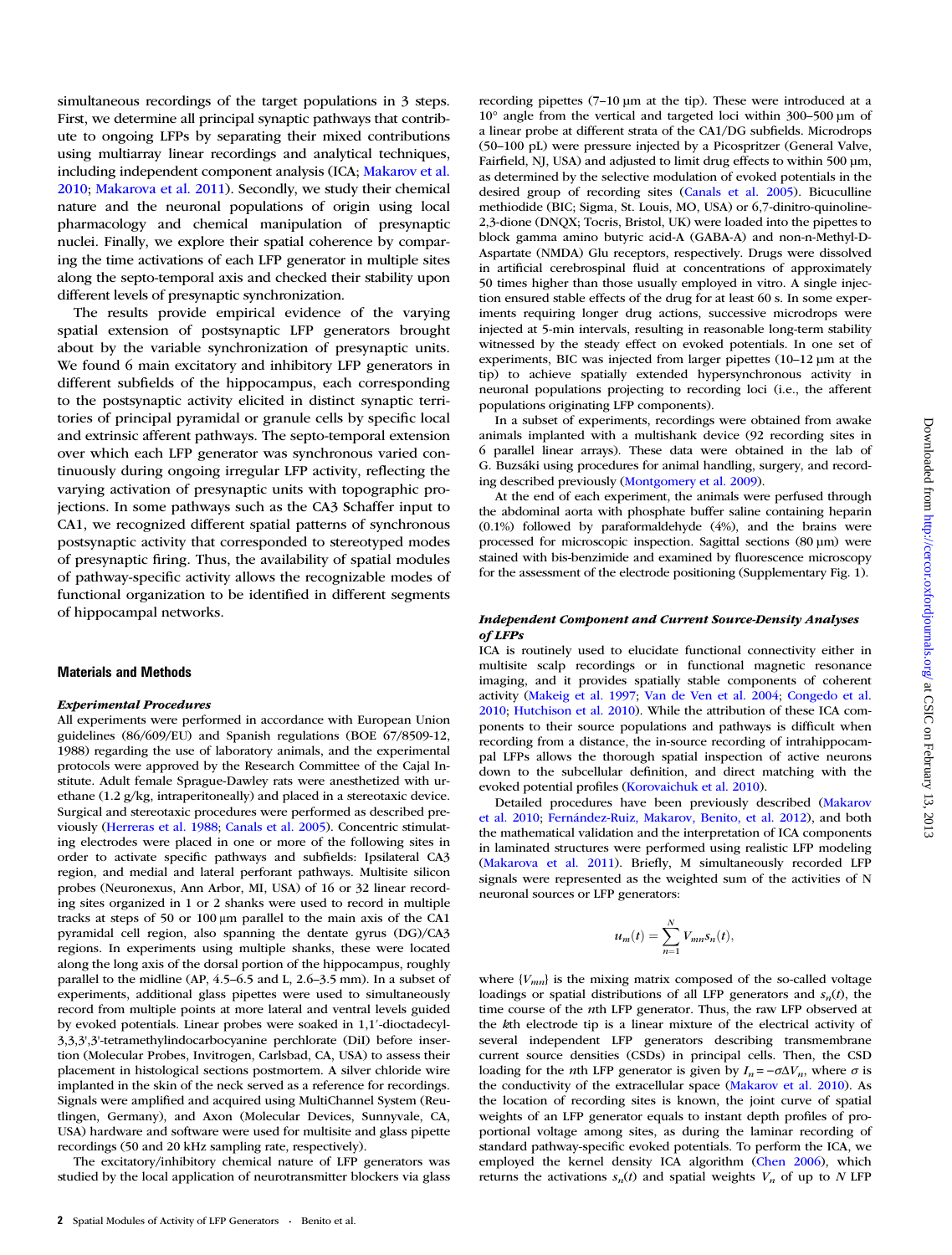generators. Usually, few generators (4–7) exhibited significant ampli-tudes and distinct spatial distributions in the hippocampus [\(Korovai](#page-13-0)[chuk et al. 2010\)](#page-13-0). The spatial stability of LFP generators within and across animals was estimated using the cluster analysis of spatial curves as in [Makarov et al. \(2010\)](#page-13-0) ([Supplementary Fig. 2\)](http://cercor.oxfordjournals.org/lookup/suppl/doi:10.1093/cercor/bht022/-/DC1), whereas their landmarks (e.g., maxima or zero crossings) were matched to anatomical boundaries using electrophysiological correlates (unit firing at cell body layers and evoked potentials) and histological verification. The mixing matrix can be made with any number of simultaneous recordings, whether belonging to a single or multiple parallel arrays. Although, in the latter case,  $s_n(t)$  represents spatially averaged activity, the combined spatial curve of weights is fully reliable and was used to evaluate the relative power of a given LFP generator in different hippocampal sites. The temporal accuracy of LFP generators can be cross-checked by analyzing the same LFP epochs using different number of contiguous electrodes ([Supplementary Fig. 3\)](http://cercor.oxfordjournals.org/lookup/suppl/doi:10.1093/cercor/bht022/-/DC1). This procedure also served to increase the relative variance of an LFP generator by discarding the recordings where other generators introduced heavy variance, hence increasing the temporal accuracy by minimizing cross-contamination ([Makarova et al. 2011\)](#page-13-0). Once extracted from the raw LFPs, each LFP generator can be analyzed independently by reconstructing virtual LFPs produced by a single generator,  $u_j(t) = V_i s_j(t)$  and then evaluating the current density created by this generator, the spatial profile of which allows comparison with profiles obtained during specific activation of known pathways [\(Makarova et al. 2011\)](#page-13-0).

Current source-density analysis ([Freeman and Nicholson 1975;](#page-13-0) [Rappelsberger et al. 1981](#page-14-0)) determines the magnitude and location of the net transmembrane current generated by neuronal elements within a small region of tissue. Accordingly, we used the 1-dimensional approach, which calculates the CSD from the voltage gradients along the cells axis ([Herreras 1990\)](#page-13-0):

$$
CSD = -\sigma \Delta u = -\sigma \frac{u_{k-1}(t) - 2u_k(t) + u_{k+1}(t)}{b^2},
$$

where  $h$  is the distance between recording sites. Admittedly, the spatial extent of current sources may not be large enough to fulfill the criterion of homogeneous activation in the XZ plane parallel to anatomical strata or laminae during asynchronous synaptic bombardment, thus tangential currents may introduce error in the amplitude estimate of sinks and sources [\(Leung 1979\)](#page-13-0). Conveniently, the spatial distortion introduced by unbalanced tangential currents is effectively canceled out by time averaging of myriads microscopic currents as if they all were synchronously activated [\(Makarova et al. 2011](#page-13-0)). Thus, the curve of spatial weights for each LFP generator is accurate to the subcellular level. Although there is also a notable heterogeneity of tissue resistivity at the level of the st. pyramidale [\(López-Aguado et al.](#page-13-0) [2001\)](#page-13-0), it introduces a negligible spatial distortion of depth profiles when active currents are located in distant dendritic loci. Thus, we have assumed homogeneous resistivity and used arbitrary units instead of CSD. In addition, we note that instant estimation of CSD along the entire anatomy of a cell generator (e.g., the CA1 pyramidal cell) does not render the balanced amount of inward and outward currents, while the CSD of reconstructed virtual LFPs for separated generators does (cf. in Fig. 1 of [Fernández-Ruiz, Makarov, Benito,](#page-13-0) [et al. 2012](#page-13-0)). This is a valuable side effect of the ICA when applied to laminar profiles covering the entire anatomy of cell generators: The separated components necessarily contain spatially coherent activity at any instant. Thus, for "in-source" recordings, the ICA acts as a rejection device for volume-conducted currents ([Makarov et al. 2010](#page-13-0); these may, however, come up in other ICA components). Consequently, the second spatial derivative of the curve of spatial weights of LFP components extracted for ongoing activity matches to that of the CSD, which was verified for excitatory pathways using the corresponding evoked potentials ([Korovaichuk et al. 2010\)](#page-13-0).

#### Quantifications of LFP Generators

The evolution of the power of an LFP generator over time is described (in mV<sup>2</sup>) by the following equation:  $P(t) = \int H(t - \tau) v^2(\tau) d\tau$ , where v

 $(t)$  is the virtual LFP at the electrode with maximal power and  $H$ , the appropriately scaled square kernel of the length Δ. The mean power is then defined for Δ extended to the complete time interval (∼10 min in our experiments).

The spatial extent of LFP generators was determined by estimating the cross-correlation index of the time envelopes or activations (10 min epochs) obtained for each LFP generator in different recording shanks (simultaneous recordings). We applied an ICA separately over each shank and then evaluated the pairwise cross-correlation index over time activations of the same LFP generator in different shanks.

The macroscopic spatial boundaries of each LFP generator across the hippocampal subfields were visualized by contour plots that built from the spatial curves of LFP generators separated through a joint analysis of all 96 simultaneous recordings arranged in 6 parallel linear shanks, that is, using a single loading matrix with all recordings that rendered a unique set of LFP generators. In this case, the unique time activation obtained for each generator is averaged over large extensions and, thus, it may not reflect local activity, although this was irrelevant when determining the spatial distributions. Faulty recording sites can be eliminated without significant performance loss of the ICA.

In a subset of experiments, the dynamic changes in the spatial extent of the LFP generators were examined by comparing the fine temporal details (activity) of a single generator in up to 4 different locations. For simplicity, we chose the excitatory Schaffer input from CA3 to CA1 that we had previously analyzed in depth [\(Fernández-](#page-13-0)[Ruiz, Makarov, Benito, et al. 2012;](#page-13-0) [Fernández-Ruiz, Makarov, Herreras](#page-13-0) [2012\)](#page-13-0). The baseline activity of this generator is composed of a series of discrete field events or micro-field excitatory postsynaptic potentials (µ-fEPSPs). These are rhythmic excitatory packages in the gamma frequency that can be retrieved and quantified. We used the Wavelet Transform of  $v(t)$ :

$$
W(a,b)=\frac{1}{\sqrt{a}}\bigg\lbrack\,v(t)\psi\bigg(\frac{t-b}{a}\bigg)dt,
$$

where  $\psi$  is the Haar mother wavelet (well suited for the detection of short pulses in a signal),  $a$  the time scale, and  $b$  the localization in time. We then rectified the wavelet coefficients using the following equation:

$$
C(a,b)=\frac{1}{\sqrt{a}}\max[-W(a,b),0],
$$

The 2-dimensional (2D) surface obtained [\(Supplementary Fig. 4\)](http://cercor.oxfordjournals.org/lookup/suppl/doi:10.1093/cercor/bht022/-/DC1) describes the local linear fit of the Schaffer-specific LFP by the pulse-like function (Haar) at scale  $a$  and localization  $b$ . Large absolute values of  $C$  $(a,b)$  at a given time instant and scale correspond to abrupt pulse-like transitions in  $v(t)$ . Thus, we can associate such points in the  $(b,a)$ -plane with singular LFP events. Consequently, the local maxima of  $C(a,b)$ evaluated as maxima over a set of small enough domains  $\{\omega_k\}$ 

$$
(a_k, b_k) = \underset{(a,b)\in \omega_k}{\arg \max} [C(a,b)],
$$

define the time instants of µ-fEPSPs (given by  $t_k = b_k - a_k/2$ ), their duration (given by  $a_k$ ), and amplitudes (given by  $A_k = C(a_k, b_k)$ ).

We next cross-correlated the µ-fEPSPs separately obtained in 2 locations and defined matching quanta for a time-window of  $\pm 2$  ms ([Supplementary Fig. 5\)](http://cercor.oxfordjournals.org/lookup/suppl/doi:10.1093/cercor/bht022/-/DC1). The amplitudes of paired µ-fEPSPs in different shanks were further plotted and cross-correlated evaluating the index:  $r = c_{12}/\sqrt{c_{11}c_{22}}$ , where  $\{C_{ij}\}$  is the covariance matrix.

Spectral coherence of the activity of an LFP generator in 2 different spatial positions was calculated by:

$$
C_{xy}(f) = \frac{|P_{xy}(f)|^2}{P_{xx}(f)P_{yy}(f)},
$$

where  $\{P_{ij}(f)\}\$ is the matrix of crosspower spectral density. To determine the level of significance, we used the surrogate data test [\(Schrei](#page-14-0)[ber and Schmitz, 2000\)](#page-14-0). Randomizing phase relations and keeping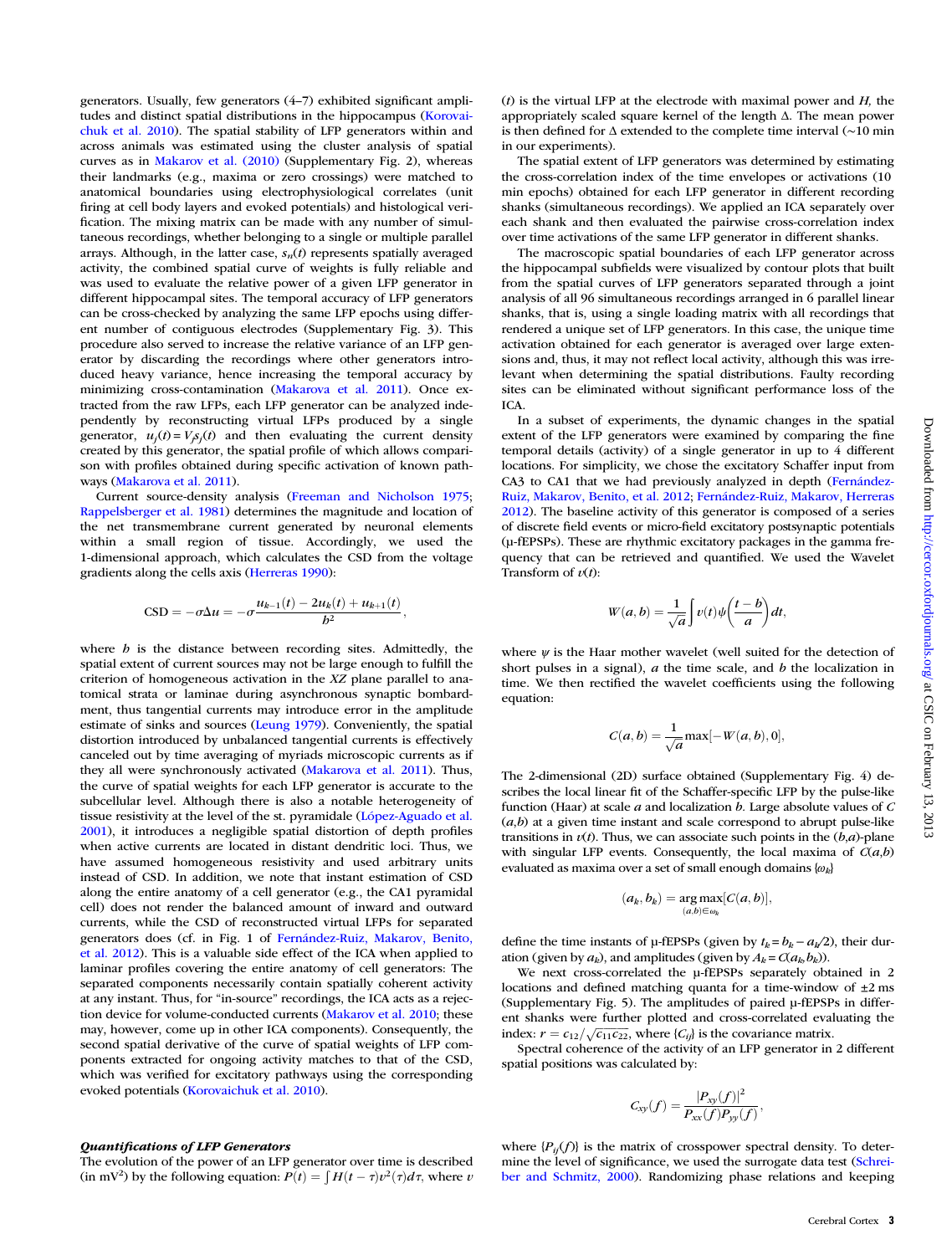<span id="page-3-0"></span>other first order characteristics intact, we obtained surrogate time series from the original signals. For each experiment, we generated 1000 surrogates, and we evaluated spectral coherence. The significance level (at  $\alpha$  = 0.05) was then calculated for each frequency value and coherence above this level was considered statistically significant.

### **Results**

### Subcellular and Regional Extension of Main Hippocampal LFP Generators

To answer the generic question of why LFPs recorded nearby match or differ we need to know which anatomical pathways make synaptic contact near recording points, when each one becomes active, and the geometry of the current sources. Conveniently, several anatomical pathways arrive in stratified domains of principal cells, and their activation produces spatially stable synaptic currents and potentials that are pathway specific ([Andersen et al. 1971;](#page-13-0) [Leung 1979;](#page-13-0) [Herreras](#page-13-0) [1990;](#page-13-0) [Golarai and Sutula 1996\)](#page-13-0), producing laminar spatial distribution of ongoing LFPs. These can be isolated by spatially discriminating techniques. Figure 1 illustrates the problem under study and the methodological approach. LFPs were recorded simultaneously along 2 parallel tracks spanning the CA1 and DG of the dorsal hippocampus (16 recording sites each, 100 µm apart, 500 µm between shanks). Recording sites within a linear array parallel to the main axis of principal pyramidal or granule cells explore different domains of nearby neurons. Recordings sites in different arrays serve to explore the multicellular (longitudinal) coverage of inputs by comparing recordings at similar dendritic levels. LFPs recorded in nearby electrodes may be very similar or differ significantly (Fig. 1A). In the illustrated example, while LFPs in the middle of the st. radiatum are nearly identical within and among arrays, those near the hippocampal fissure (hf) differ both in the vertical direction (i.e. different dendritic domains of nearby neurons), and in the horizontal plane (i.e. produced at the same dendritic level of multiple neurons in distant sites). Thus, the mixture of synaptic currents may already be hinted more complex and spatially restricted in some regions and neuron domains than in the others.

By inspecting multiple contiguous sites, bouts of activity of variable duration in stable spatial bands can be appreciated by the naked eye (Fig. 1B, boxed fragments). The stability of the group of electrodes showing similar activity indicates stable dendritic sites of synaptic activation by homogeneous afferent populations in accordance with anatomical data [\(Lorente de Nó 1934](#page-13-0); [Hjorth-Simonsen 1973](#page-13-0)). However, these bouts are usually overlapping in time and also in space, making unfeasible to ascribe LFP fluctuations to postsynaptic currents generated in one or another dendritic band. The sitespecific LFP activities can be disentangled by the ICA into spatially stable independent LFP components or generators [\(Makarov et al. 2010;](#page-13-0) [Korovaichuk et al. 2010;](#page-13-0) [Makarova et al.](#page-13-0) [2011;](#page-13-0) [Fernández-Ruiz, Makarov, Benito, et al. 2012](#page-13-0); [Fernández-Ruiz, Makarov, Herreras 2012](#page-13-0); see Materials and Methods). The effectiveness of spatial separation can be appreciated by comparing the time courses of the raw LFPs with the activity of the first 3 LFP generators (Fig. 1B vs. C). Note that LFP fluctuations in the same group of electrodes at different moments were captured in the same LFP generator. Importantly, different procedures can prioritize either the spatial or temporal accuracy for specific components (see



Figure 1. Hippocampal LFPs present laminar distribution and their multiple sources can be separated in domain-specific synaptic components. (4) Sketch of linear parallel  $2 \times 16$ arrays spanning the CA1 and DG subfields, and examples of fragments of raw LFPs recorded in nearby positions (black or gray coding indicates the electrode positions and corresponding traces). LFPs can match or differ significantly at different positions and time points. The degree of similarity varies along the same vertical track (top panel) and within the same dendritic domain (bottom panel). For example, recordings from the CA1 stratum radiatum are strongly correlated in contiguous electrodes of the same array and between arrays, while significant differences are observed near the hf in both vertical and horizontal directions. Thus, the mixture of synaptic currents appears to be more complex and spatially restricted in some regions and neuronal domains than in others. (B) Representative recording of ongoing LFPs. Inset shows the location of the electrode array. Some bouts of activity spanning different groups of contiguous electrodes are shown in boxes to facilitate visual inspection. The spatial stability observed in the groups of electrodes with correlated activity indicates stable dendritic domains of the ongoing synaptic current sources. (C) Activity of 3 LFP generators separated by ICA from the LFP fragment shown in B. The effectiveness of the separated generators can be appreciated by visual comparison of the boxed bouts with their corresponding LFPs in B. If bouts in different generators overlap, then LFPs represent their weighted sum.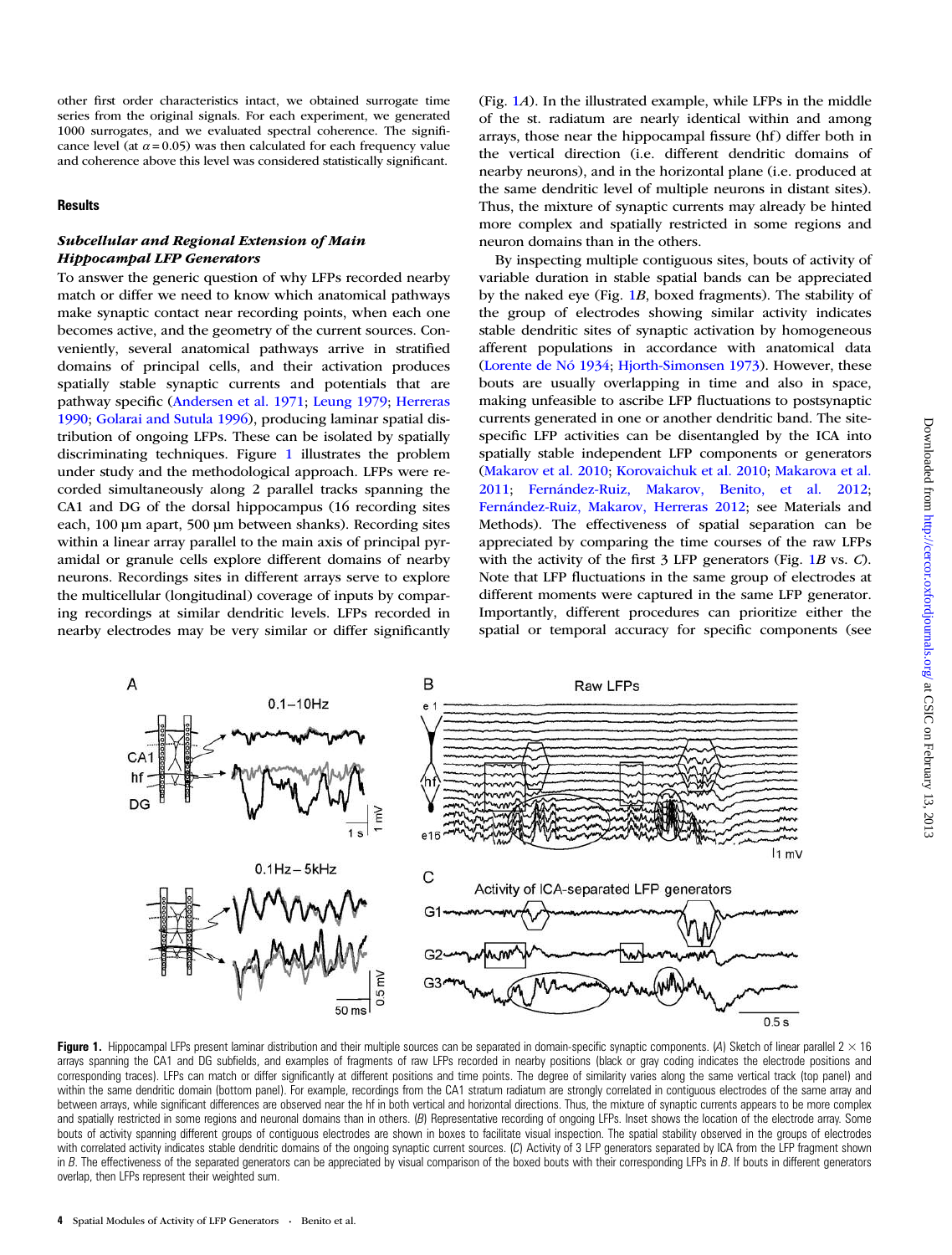<span id="page-4-0"></span>Materials and Methods), while the biophysical bases and limitations of the ICA when analyzing hippocampal LFPs have been thoroughly described elsewhere ([Makarov et al. 2010;](#page-13-0) [Makarova et al. 2011\)](#page-13-0).

We first set out to define all primary stable dendritic domains of laminar LFPs. Except when indicated all results refer to anesthetized animals. We always chose epochs of irregular (nontheta) LFP activity for analysis as they contain a more balanced contribution of different synaptic inputs than macroscopic rhythms, in which one or few pathways may take most variance. We showed earlier that dominance of one input over others raises laminar LFPs that require additional signal handling as it reduces ICA performance on the weaker generators [\(Makarova et al. 2011\)](#page-13-0).

We detected 6 main LFP generators that contained >99% of total variance in CA1/DG profiles and were stable in both anesthetized and awake animals (Figs 2 and [3](#page-5-0)). Gross classification was achieved by the cluster analysis of their curves of spatial weight obtained in 4–6 segments of 1 min in each animal (128–192 LFP components/animal;  $n = 29$  animals in all experimental series; Methods and [Supplementary Fig. 2](http://cercor.oxfordjournals.org/lookup/suppl/doi:10.1093/cercor/bht022/-/DC1)). Only the generators that exhibited relative variance >1% in the complete CA1/DG (or CA1/CA3) profiles were examined, and the smaller generators that were detected but which exhibited very small or occasional activity were excluded from the analysis. Figure 2A shows raw LFPs along the axis of principal cells and the corresponding CSD profiles from a sample experiment. When generator-specific LFP (virtual) profiles were reconstructed (see Materials and Methods), each presented maximum activity in distinct dendritic domains of principal cells (4 sample generators are shown in Fig. 2A) and displayed only 1 maximum in a smooth spatial configuration. The LFP generators, G1 and G2, exhibited maximum power in the st. radiatum and lacunosum-moleculare (LM) of the CA1, respectively, although G2 also extended across the hippocampal fissure into the upper blade of the DG. Three more LFP generators (G3–G5) were located in the DG and their activity was strongest in the hilar region. Finally, an additional generator (G6) exhibited maximum variance in and around the CA3 pyramidal layer. Of all these generators the strongest were those located around the hippocampal fissure and dentate hilus (see population data for the relative variance and absolute power in Table [1\)](#page-5-0).

The subcellular domains of each LFP generator can be approached by alignment of their respective spatial distributions to additional electrical landmarks, such as, for example, the population spikes in cell body layers. However, as LFPs extend beyond their current sources through volume conduction [\(Lorente de Nó 1947\)](#page-13-0), we refined the subcellular location of active membranes by the CSD analysis of the depth profiles of LFPs that minimize the contribution of distant currents to recorded field potentials. This technique returns a spatial map of the transmembrane currents along the main axis of principal cells, which for the activation of a single pathway produces the laminated distribution of balanced inward (sinks) and outward currents (sources) circumscribed to the anatomy of the cell generator ([Freeman and Nicholson 1975;](#page-13-0) [Herreras](#page-13-0) [1990](#page-13-0); see Materials and Methods). Due to the coactivation of multiple pathways, applying CSD to raw LFPs rendered an intricate mixture of currents (Fig. 2A). In contrast, the CSD obtained from the reconstructed generator-specific virtual LFPs (see Materials and Methods) rendered clean spatial maps with



**Figure 2.** The subcellular localization of hippocampal LFP generators matches the termination zones of stratified synaptic pathways in discrete domains of principal cells. (4) Representative example of raw LFPs in a single electrode  $1 \times 32$  array (left) and the corresponding CSD profile (right). The track spans from the CA1 soma layer to the inferior GC soma layer (pyramidal and granule cell dummies are represented to the left for spatial reference). Current sources are shown in red/yellow and sinks in blue. hf: hippocampal fissure. (B) Virtual LFP profiles and corresponding spatial weights reconstructed from ICA-separated LFP generators extend through discrete bands or strata with precise subcellular localizations. The CSD for each generator is restricted to a single cellular generator (CA1 or CA3 pyramidal cells, or granule cells). Except in one case (G2, in the CA1 st. lacunosum-moleculare; LM), all generators presented finite bands of inward or outward currents (no alternation in time) and smooth spatial profiles with only one maximum. Virtual CSD maps were obtained from virtual LFPs, and CSD weights (more noisy) are second spatial derivative of voltage weight curves. Hatched areas denote the dendritic bands where active (synaptic) currents were localized by local pharmacology (Fig. [4\)](#page-7-0). CSD scale is in nonproportional arbitrary units to facilitate the visualization of weak currents. (C) Electric stimulation of major excitatory pathways produced evoked field EPSPs whose activity was selectively captured by the temporal activations of the respective LFP generators (scaled in proportional arbitrary units). Sch, medial perforant pathway (MPP), and lateral perforant pathway (LPP) stand for the Schaffer, medial and lateral perforant path generators, respectively. GC<sub>som</sub>: granule cell soma generator. Colored triangles indicate stimulation times of the ipsilateral CA3, and the medial and lateral portions of the angular bundle. Note the negligible cross-contamination among generators. The vertical scale is shown in proportional arbitrary units.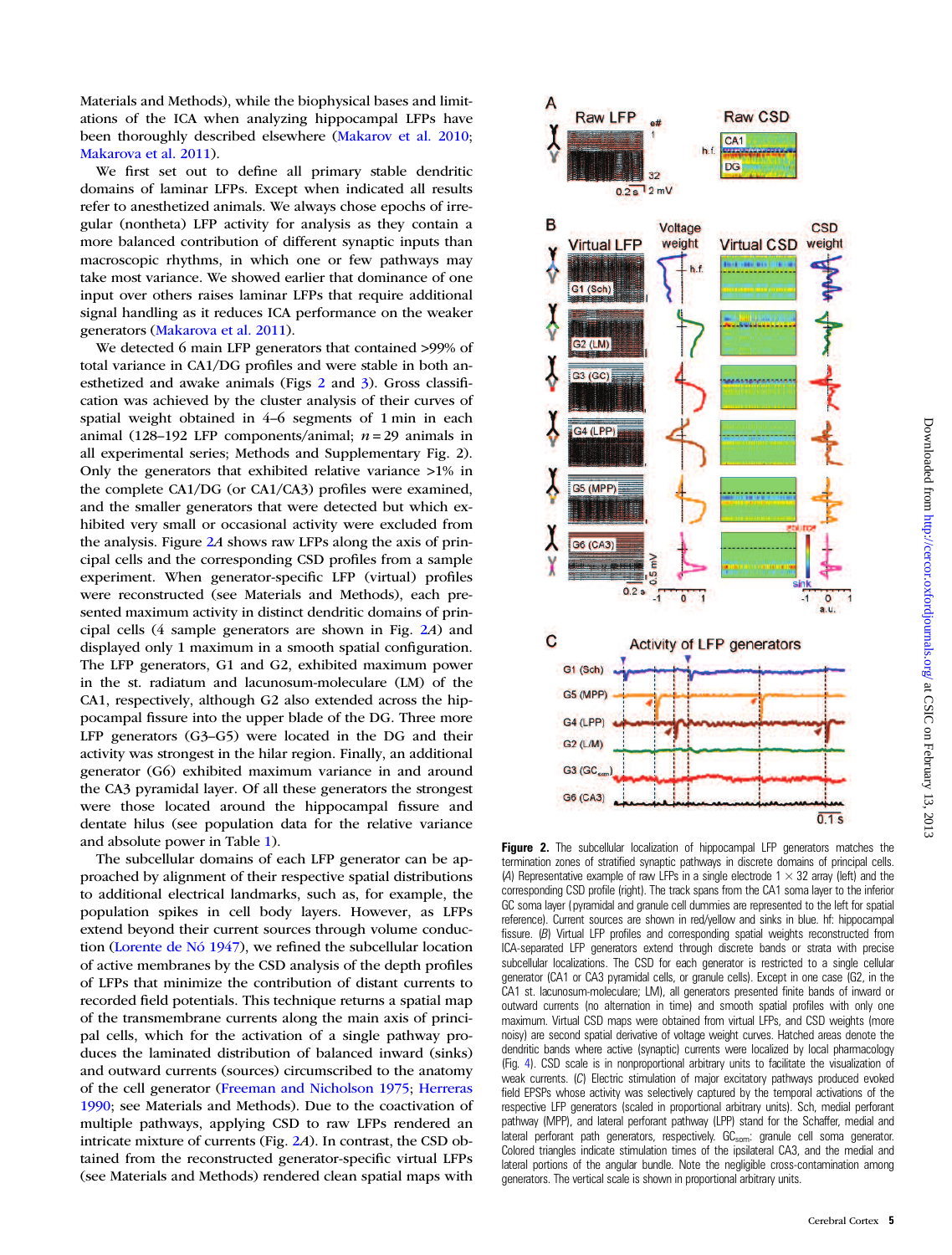<span id="page-5-0"></span>

Figure 3. The regional distribution of LFP generators matches anatomical boundaries and hippocampal subfields. (A) Geometry of multiarray (r1–r6) chronic device showing the location of the recording shanks in hippocampal subfields (faulty electrodes are marked in red). (B) Representation of unfolded hippocampal subfields showing the spatial reconstruction of the relative weights corresponding to each isolated LFP generator. Note the repetitive spatial patterns and gradual shift of landmarks, such as the maxima or zero crossings, that remain at equivalent dendritic levels following the natural curvature of hippocampal layers. Black arrows indicate volume-conducted activity introduced in one subfield (CA1 or DG) by generators with active synaptic currents in distal dendritic domains of the other (LM, LPP). Generators with active currents in nondistal portions, such as the GC<sub>som</sub> and MPP in the DG, generate little activity in remote areas (asterisks in CA1). Similar spatial profiles of some generators (GC<sub>som</sub> and MPP) are efficiently discriminated by the abrupt shift in the spatial demarcation of the corresponding maxima (arrowhead) in the molecular layer of the DG. (C) Two-dimensional representation of virtual pathway-specific LFPs in hippocampal subfields indicating regional coverage, relative strength, and polarity (except for the LM generator in which polarity is unreliable). The active synaptic currents (identified by local pharmacology, see next figure) are defined by yellow or white lines, and the small squares indicate the zones of poor definition due to faulty electrodes.

#### Table 1

Relative variance and absolute power of ICA-separated LFP generators

| LFP generator     | Relative variance (%) | Mean power $(mV^2)$ |
|-------------------|-----------------------|---------------------|
| Schaffer          | $10 \pm 2$            | $0.036 \pm 0.01$    |
| Lac-Mol           | $23 \pm 2$            | $0.086 \pm 0.02$    |
| <b>MPP</b>        | $7 \pm 3$             | $0.022 \pm 0.01$    |
| <b>LPP</b>        | $32 \pm 5$            | $0.149 \pm 0.04$    |
| GC <sub>som</sub> | $25 \pm 5$            | $0.116 \pm 0.03$    |
| CA <sub>3</sub>   | $3 \pm 1$             | $0.017 \pm 0.01$    |

Note: The relative variance is measured as the percentage contribution among studied LFP generators found in profiles spanning the CA1 and DG. The mean power is estimated from reconstructed generator-specific LFP (virtual) profiles at the point of maximum weight in each generator. Values represent mean  $\pm$  SEM.

characteristic smooth and simple laminar distributions of currents circumscribed to either the CA1 pyramidal cells (G1 and G2), granule cells (G3–G5), or CA3 pyramidal cells (G6). The hatched areas in the curves of spatial weights for the CSD indicate the active synaptic zones as determined by local pharmacology (Fig. [2](#page-4-0)B, see below). LFP generators in the DG were duplicated in both the upper and lower blades with a mirrored spatial distribution, and they exhibited no current in the hilus (except for errors created by spatial smoothing of discrete recording points). These spatial profiles were consistent with standard potential and CSD profiles of evoked synaptic activation in granule cells [\(McNaughton 1980;](#page-13-0) [Golarai and Sutula](#page-13-0) [1996;](#page-13-0) [Canning and Leung 1997;](#page-13-0) [Korovaichuk et al. 2010](#page-13-0)). The so-called Schaffer generator (G1), with a characteristic spatial pattern of excitatory current sinks in the st. radiatum, was previously identified as the excitatory input from CA3 to CA1 [\(Korovaichuk et al. 2010](#page-13-0); [Fernández-Ruiz, Makarov, Benito,](#page-13-0) [et al. 2012\)](#page-13-0). The other CA1 LFP generator (G2 or LM generator), which extended across the hippocampal fissure, exhibited a temporal succession of current sinks and sources restricted to the st. LM. All 3 DG generators presented current sources in both granule cell layers and sinks in the corresponding molecular layers, albeit with distinct intensities and subcellular distribution. Thus,  $G3$  (termed as  $GC<sub>som</sub>$  generator) had strong sources in the granule cell layer, while G4 and G5 were characterized by strong narrow sinks in the medial and outer third of the molecular layer, respectively, and they were identified as the excitatory medial and lateral perforant path inputs to granule cells (medial perforant pathway [MPP] and lateral perforant pathway [LPP] generators; see distinct spatial curves in Fig.  $3A$ ) through the selective activation of the medial and lateral portions of the angular bundle, respectively (Fig. [2](#page-4-0)C). The LFP generator G6 was associated with strong current sources in the soma layer of CA3, and it was surrounded by sinks in both dendritic trees.

Next, we examined the regional extension of LFP generators. If LFP generators represent postsynaptic activity elicited by activity in distinct afferent populations, then each should exhibit regionalization in hippocampal subfields consistent with the spatial pattern of the axonal termination of that population. Therefore, we investigated the regional extension of the LFP generators in 2 awake animals in which multiarray electrodes were implanted (6 parallel shanks separated by 500  $\mu$ m, Fig.  $3A$ ), and in 4 additional animals using singlearray electrodes, plus numerous tracks in anesthetized animals. In awake animals, we analyzed recordings obtained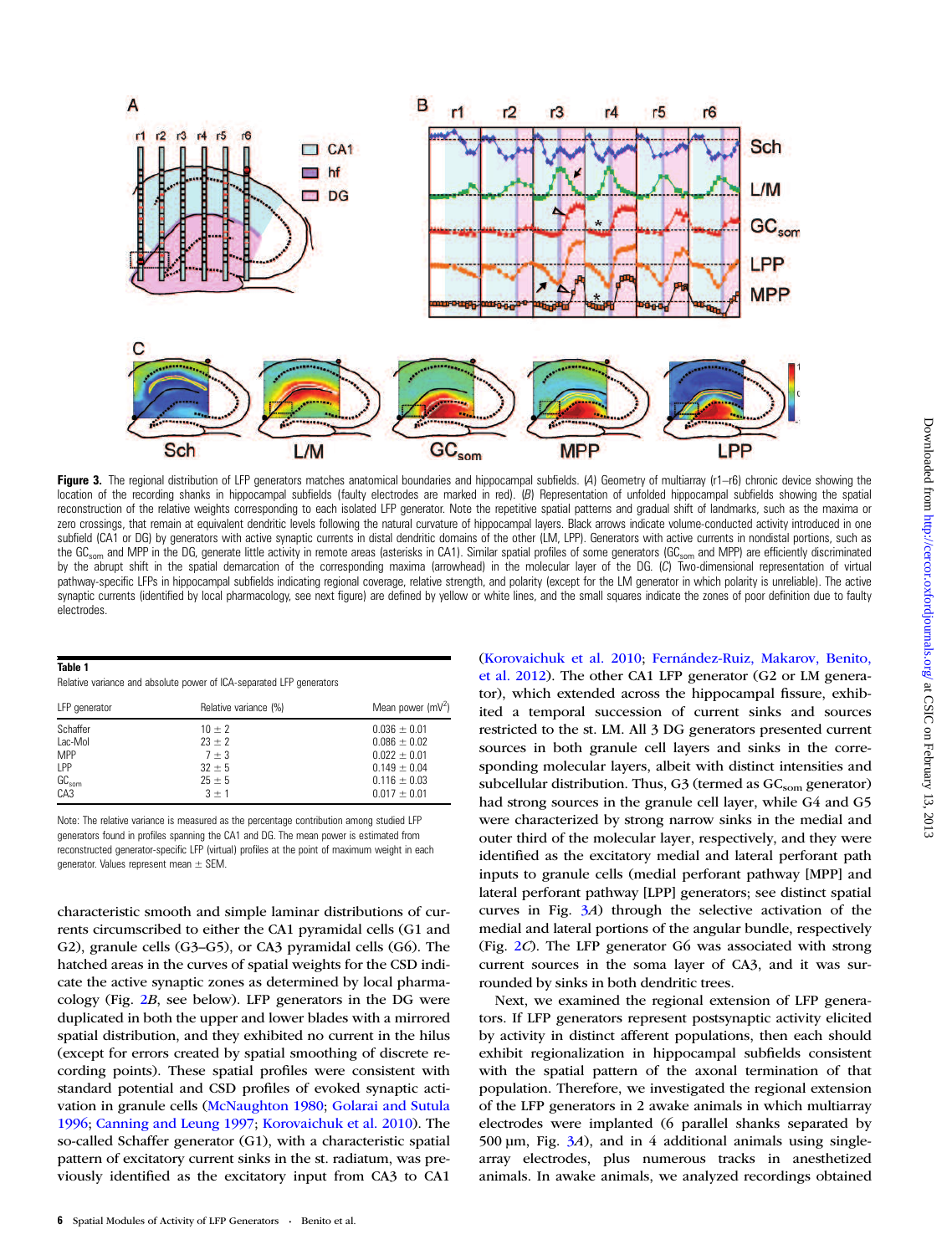during nontheta behaviors (while still alert, as well as during consummatory tasks and slow-wave sleep), and spatially stable LFP generators across 6-shank arrays (Fig. [3](#page-5-0)A) were obtained by building a single matrix for analysis covering different dendritic levels and hippocampal subfields (77 of 96 useful channels in the experiment of Fig. [3\)](#page-5-0). Analysis of the multiple segments of LFPs revealed identical sets of main generators to those found in multiple recording tracks in anesthetized animals. By representing the relative weights at each recording site we obtained combined spatial curves for all the arrays that revealed distinct spatial patterns fitting the anatomical boundaries of the hippocampal subfields. Each generator featured landmarks such as maxima and zero crossings that gradually shifted within the recording sites in parallel arrays matching the curved anatomy of the hippocampus such that they coincided at the same dendritic level (Fig.  $3B$  $3B$ , and see the 2D spatial configuration of the LFP generators illustrated in Fig. [3](#page-5-0)C). Note that LM and LPP generators whose active synaptic domains are located in the distal dendrites of CA1 pyramidal and granule cells, respectively, entered notable field potential into the adjacent subfield by volume conduction (Fig. [3](#page-5-0)B, black arrows), while this was not observed for MPP and GC<sub>som</sub> generators (asterisks). It was also notable that there were dominant positive field potentials in the DG generators in the hilus generated through the volume conduction of currents from granule cell membranes. Despite the apparent similarity between MPP, LPP, and  $GC<sub>som</sub>$  generators, these were readily discriminated by a persistent spatial shift in their respective distributions at the st. moleculare-granule cell border (e.g., arrowheads in r3, Fig. [3](#page-5-0)B; see additional evidence below).

### Excitatory and Inhibitory LFP Generators

Using selective stimulation of principal extrinsic and associational pathways, we previously obtained data supporting the presynaptic origin of some excitatory LFP generators ([Koro](#page-13-0)[vaichuk et al. 2010](#page-13-0); see also Fig. [2](#page-4-0)C). Further evidence of the excitatory/inhibitory nature of all LFP generators was achieved by a local blockade of non-NMDA or GABA-A synaptic receptors using DNQX and BIC, respectively. As both excitatory and inhibitory synaptic inputs produce the loops of transmembrane currents with clearly discernible subcellular inward (sinks) and outward (sources) domains, we searched for the active bands (the site of synaptic contacts) by pharmacologically targeting each input. This was achieved by releasing a microdrop (50 nL) containing DNQX (1 mM) and DiI (4%) in the vicinity of the caudal shank of a 2-shank probe at the level of the CA1 st. radiatum (Fig. [4](#page-7-0)A). The Glu-R blocker selectively reduced the Schaffer-evoked fEPSP in the caudal shank, whereas no effects were observed on the rostral shank located 500 µm away, in concordance with the extension of the dye. The spatially localized effect of the drug can be also appreciated in the curves of the spatial weights that reflect a selective decrease of variance at the Schaffer terminal zone in the group of electrodes associated with the caudal shank. Moreover, DNQX only reduced Schaffer-evoked fEPSPs and ongoing Sch-LFPs when administered in the st. radiatum, but not in the soma layer or st. oriens ([Supplementary Fig. 6](http://cercor.oxfordjournals.org/lookup/suppl/doi:10.1093/cercor/bht022/-/DC1)). This procedure allows the synaptic areas and chemical nature of all 6 LFP generators to be identified.

Accordingly, the mean power for each virtual LFP was estimated over 200-s segments before and after drug administration in the following regions: The CA1 st. radiatum and lac.-mol for the Sch and LM generators, respectively; the st. moleculare of the DG for the MPP and LPP generators, the granule cell layer for the GC<sub>som</sub> generator, and the CA3 pyramidal cell layer for the CA3 generator (see representative results and the population data for the effective sites in Fig. [4](#page-7-0)B,C, respectively). DNQX dramatically dampened the activity of the Sch, MPP, and LPP generators  $(29.2 \pm 9.9\%;$ 15.7 ± 6.5%; 7.5 ± 3.0%;  $P < 0.01$ , Student's t-test), whereas the LM, GC<sub>som</sub>, and CA3<sub>som</sub> generators were affected by both BIC and DNQX, although a significant decrease in the  $GC<sub>som</sub>$  generator was only observed in response to DNQX  $(n=4,$  $*P<0.01$ , Student's t-test: Fig. [4](#page-7-0)C). While the antagonistic effect of BIC indicates a GABAergic origin, the reduction in power observed in the same LFP generator following Glu-R blockade indicates either a combination of 2 synaptic LFP generators (1 excitatory and 1 inhibitory), or a reduction in the excitatory drive of a single inhibitory pathway from local interneurons with somatodendritic bodies and axonal projections in the same spatial domain. The narrow domains of the active synaptic (outwards) currents produced by LM and GC<sub>som</sub> generators are suggestive of inputs from subpopulations of interneurons with axon terminals at distal apical dendrites of CA1 pyramidal cells and granule cell somata, respectively.

# Minimum Spatial Modules of Correlation for Pathway-Specific LFPs

The spatial correlation of LFPs (Fig. [1](#page-3-0)B) indicates the similarity of the time envelopes of postsynaptic currents at distinct loci. We first sought evidence of anatomical determinants that might underlie the spatial correlation by searching for the minimum modules in which pathway-specific LFPs remain invariant. For this purpose, we recorded LFPs simultaneously using 2 double-shank probes that were relocated in successive sessions (Fig. [5](#page-7-0)A). We then estimated the mean correlation coefficient between the temporal envelopes of the same LFP generator (1 min epochs) measured separately at different locations in a rostro-caudal gradient. For this purpose, we analyzed 2 excitatory (Sch and MPP) and 2 inhibitory (LM and GC<sub>som</sub>) LFP generators.

As expected, the spatial correlation of all LFP generators diminished over distance, although at marked generator-specific rates. Superimposed fragments following GC<sub>som</sub> activation (Fig. [5](#page-7-0)B) show a close correlation, even for distant loci (points 1 vs. 6), which contrasted with the strong divergence evident for the MPP generator (points 3 vs. 4), even at short distances (see the population data in Fig.  $5C$  $5C$ ,  $n=3-10$ animals). At a distance of 1 mm, a strong spatial correlation was observed for the inhibitory LFP generators in both the CA1 (LM) and DG  $(GC<sub>som</sub>)$ , with a mean correlation of  $0.6 \pm 0.01$  ( $n = 4$ ) and  $0.8 \pm 0.01$  ( $n = 4$ ), respectively. A very strong correlation was maintained for the excitatory Sch generator at distances of up to 1.5 mm  $(0.75 \pm 0.1, n = 5$ : Excluding sharp-wave (SPW) events, the correlation never fell <0.9), and this decayed gradually as the distances augmented. In contrast, a strong correlation was only observed for the MPP generator at 200 µm (0.89  $\pm$  0.1; n = 4), which fell abruptly at distances  $\geq 500 \text{ µm}$   $(0.33 \pm 0.1; n = 7)$ .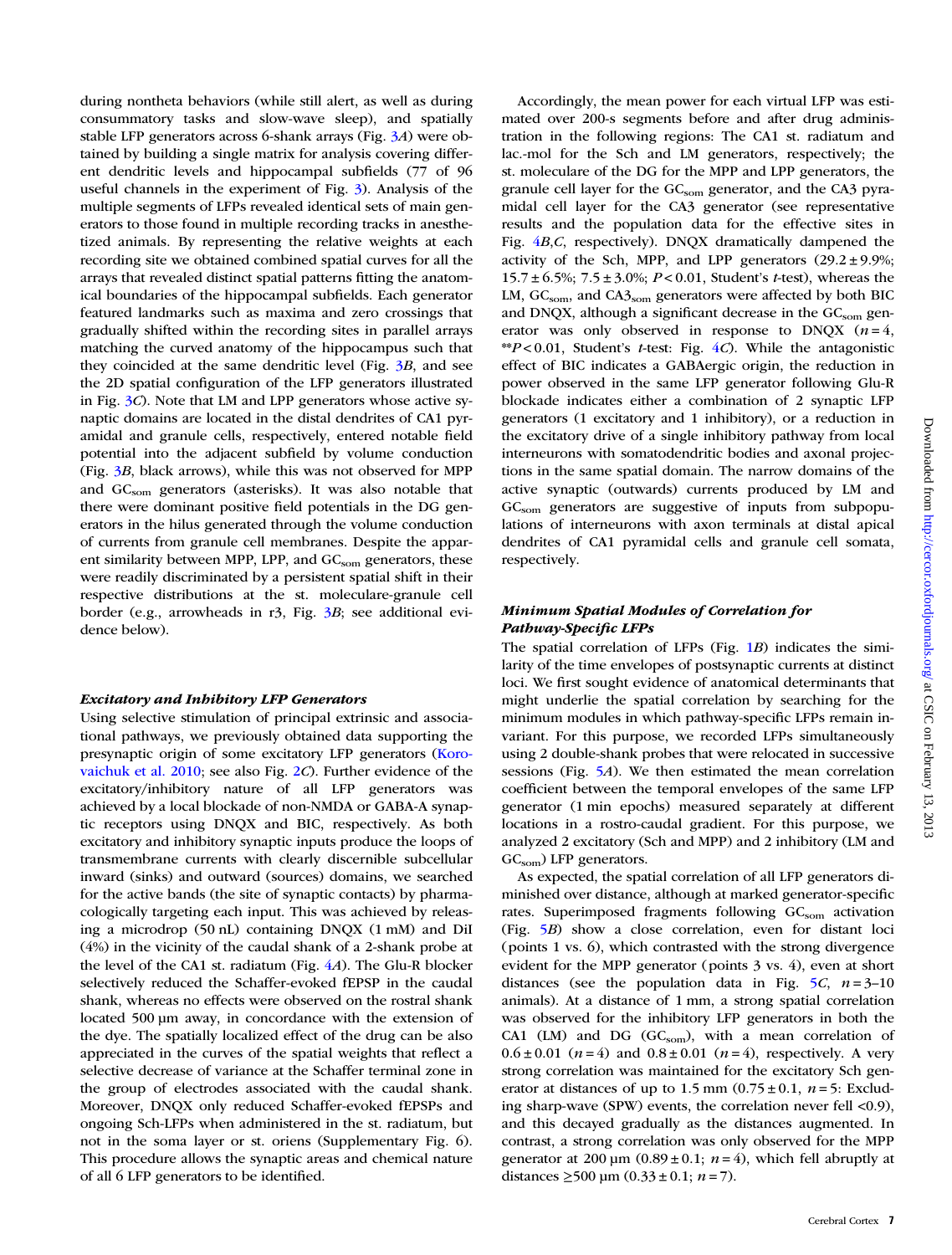<span id="page-7-0"></span>

arrangement and experimental procedure (left panel). Two-shank linear devices recorded in tracks 500  $\mu$ m apart, and a recording/injecting pipette was used to inject different neurotransmitter blockers within 500  $\mu$ m of one of the shanks at the desired dendritic level and subfield. The position of the recording arrays was verified by the DiI tracks revealed after histological processing, as well as the extent of injected volume in the st. radiatum of the CA1 field (right panel). The local effects of DiI were restricted to one of the arrays, with no effects observed at the second array. Note the selective reduction of Schaffer-evoked fEPSP in the caudal shank (bottom subplot).  $(B)$  Representative experiment showing the sustained and selective effect of BIC on 1 of the 2 LFP generators extracted from the same vertical profile (left). The plots correspond to time envelopes of the mean power at the site of maximal activity (sliding window of 0.5 s) for the Schaffer (upper) and LM (lower) generators. The effects of DNQX and BIC on the activation of different LFP generators are shown on the right. The vertical scale is shown in arbitrary units. (C) Population data showing the effect of neurotransmitter blockade on LFP generators. The data (mean  $\pm$  standard error of the mean [SEM]) represent the percentage of power in the drug-affected array relative to the unaffected array.  $N = 4-10$  animals, except for CA3 generator  $(n = 2)$ ; Student's t-test:  $*P < 0.05$ ,  $**P < 0.005$ ,  $**P < 0.001$ .

The decay rate of the spatial correlation for the 4 selected LFP generators was studied (Fig. 5D, left) and, although the hippocampal curvature complicates the correct placement of the arrays in central and ventral positions, we could obtain long-distance correlations for the Sch generator by using single-channel raw LFPs recorded by a micropipette in a



Figure 5. LFP generators show pathway-specific modules of spatial coherence. (A) Scheme showing the insertion points (left, dorsal view and right, lateral view) of parallel linear arrays (2 two-shank arrays inserted simultaneously) spanning the CA1 and DG (points 1–6), and the additional recording points in the CA1 st. radiatum (7–10). Two-shank arrays are enclosed in ovals. (B) Superimposed sample traces in 2 different arrays for the  $GC_{som}$  (left) and the MPP (right) generators. Note that distant positions (1 and 6) in the former exhibit nearly identical time courses, while nearby positions (3 and 4) in the latter differ significantly. (C) Cross-correlation coefficients for different LFP generators in positions roughly parallel to the midline (points 1–6; scale in absolute mm from bregma). Inner white circles represent the standard errors.  $(D)$  Left, comparative view of the degree of the spatial correlation for different LFP generators in loci parallels to the midline in a representative animal. Data are pooled according to the distances between the paired recording points (points 1–6). Right, additional comparisons for the Schaffer generator between the array at point 3 and single points in distinct ventro-lateral positions (data pooled from 3 animals).  $(E)$  Rotating the relative positions of the parallel arrays (500  $\mu$ m separation) with respect to the midline does not noticeably modify the correlation. The data correspond to individual comparisons for the GC<sub>som</sub> (black circles) and MPP (gray circles) generators pooled from 4 animals.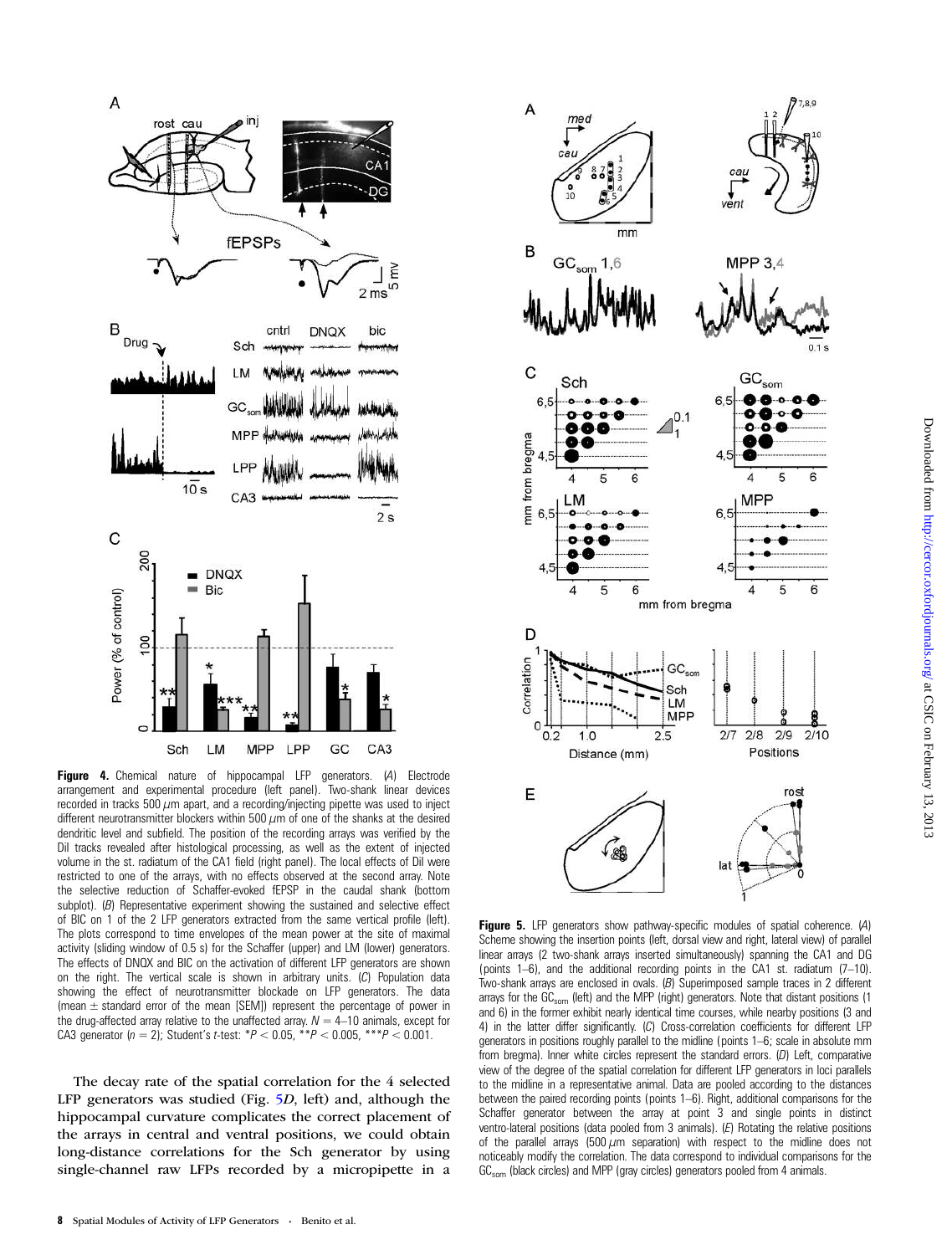limited band in the st. radiatum in which we assessed that Sch-LFPs are poorly contaminated by distal LM sources [\(Sup](http://cercor.oxfordjournals.org/lookup/suppl/doi:10.1093/cercor/bht022/-/DC1)[plementary Fig. 7\)](http://cercor.oxfordjournals.org/lookup/suppl/doi:10.1093/cercor/bht022/-/DC1). Thus, raw LFPs in these Schaffer-specific sites (Fig. [5](#page-7-0)A, right) were correlated with the time activation of the Sch generator in dorsal arrays (Fig. [5](#page-7-0)D, right). The correlation fell <0.2 for distances >2 mm and approached zero over longer distances, suggesting the existence of separate groups of activating presynaptic cells in the CA3 population.

In a separate set of experiments, we checked for the possible influence of diverse geometry and orientation of axonal terminal fields [\(Ishizuka et al. 1990;](#page-13-0) [Somogyi and Klausberger](#page-14-0) [2005](#page-14-0)) by rotating 2-shank probes respect to the midline (Fig. [5](#page-7-0)E1). At least for the short distance tested (0.5 mm between shanks), we found identical high and low correlation for both the Sch (Fig.  $5E$  $5E$ , right, black circles) and MPP generators (gray circles), respectively ( $n = 3$  animals).

Globally, these results indicate pathway-specific structural (anatomical) modules of invariant LFPs, which are largest for the granule cell somatic inhibitory input, very small for the excitatory MPP generator, and very large for the excitatory Schaffer generator only within strips parallel to the midline but decaying gradually along the longitudinal axis of the hippocampus.

# The Match/Mismatch of Activity in LFP Generators Reveals Specific Topology and the Dynamics of Afferent Populations

A spatial module of correlated LFPs may be created by the synchronous firing of presynaptic units whose synaptic territories overlap heavily, or by joint modulation of the firing rate of presynaptic units whose projections do not necessarily overlap. We studied both these possibilities in the 2 LFP generators exhibiting large modules of strong spatial correlation, the excitatory Sch input to CA1, and the inhibitory  $GC<sub>som</sub>$ input to DG, comparing the fine temporal structure of the fluctuations of each generator in site pairs (Fig. [6](#page-9-0)A1).

Time envelopes, estimated as instant variations in power, exhibited near identical patterns for the Schaffer generator at any 2 sites parallel to the midline (Fig. [6](#page-9-0)A2, points 1–2: Correlation  $0.93 \pm 0.02$ , positions 4–4.5 mm posterior to bregma,  $n = 7$  measurements in 4 animals), and this correlation only dropped significantly when distant sites were compared in which one of the recordings was near the subicular border (points  $1-6$ :  $0.35 \pm 0.07$ ;  $n = 4$ ). This decrease was induced largely by the dissimilar spatial coverage of SPWs occurring at low rates in periods of irregular nontheta activity (common and site-specific SPWs are indicated with filled and empty triangles and arrows, respectively: Fig. [6](#page-9-0)A2, see the sample cluster of SPWs in Fig. [6](#page-9-0)A3). Cross-correlation between Schaffer activations in dorso-medial (points 2–3) and latero-ventral positions (points 7–8) fell to negligible values, irrespective of the SPWs (0.13  $\pm$  0.02, *n* = 6 comparisons in 2 animals: sample in Fig. [6](#page-9-0)A2, points 3 and 8), indicating that different groups of presynaptic CA3 cells project to laterally shifted (i.e., septotemporal) CA1 sites.

Baseline Schaffer activity consisted of a gamma sequence of discrete field events in CA1 or µ-fEPSPs elicited by the sequential firing of CA3 neuronal assemblies [\(Fernández-Ruiz,](#page-13-0) [Makarov, Benito, et al. 2012](#page-13-0); [Fernández-Ruiz, Makarov, Her](#page-13-0)[reras 2012\)](#page-13-0). These excitatory quanta exhibited a steady rostrocaudal delay of  $2.0 \pm 0.22$  m/s ( $n = 9$ ) that roughly approached the conduction velocity of Schaffer collaterals measured by evoked potentials [\(Andersen et al. 1971\)](#page-13-0). In addition, there was a strong covariation in the amplitude of elementary  $\mu$ -fEPSPs at sites parallel to the midline (Fig.  $(6B1)$  $(6B1)$  $(6B1)$ , denoting a common set of presynaptic units (or functional assembly) that each generated a µ-fEPSP. The covariation index was estimated by linear regression between paired series of µ-fEPSPs independently obtained for each linear array and was  $0.92 \pm 0.3$  between pairs of CA1 sites lying 4–6 mm posterior to the bregma (see sample in Fig.  $6A1, A2$  $6A1, A2$ ,  $n = 11$  measurements pooled from 4 animals), although it dropped to nonsignificant values as one of the recordings shifted laterally and ventrally  $(r=0.17 \pm 0.02, n=6$  measurements pooled from 3 animals; Fig. [6](#page-9-0)B3). The percentage of paired µ-fEPSPs also dropped from 74.1 ± 3.1% to 46 ± 0.8% (∼20–30% of nonpaired events corresponded to noise-level events; see Materials and Methods). Finally, we evaluated the spectral coherence between pairs of recordings taken at different distances within the spatially correlated modules (see Materials and Methods). Analysis of 36 epochs (1 min each) in 4 animals rendered a smooth repeatable frequency profile in which the coherence was  $>0.8$  for frequencies up to approximately 50 Hz and that decayed gradually to become nonsignificant beyond approximately 100 Hz (Fig. [6](#page-9-0)C, upper row).

When the  $GC<sub>som</sub>$  was compared with the Sch generator, there were both similarities and notable differences within their respective modules of coherence. Both exhibited a dominant gamma succession of events (Figs  $5B$  $5B$  and  $6B$  $6B$ ), although the GC<sub>som</sub> exhibited no significant delay of paired elementary events recorded in different sites  $(0.09 \pm 0.11 \text{ ms})$ ;  $n = 16$  measurements pooled from 4 animals), indicating that spike conduction through the axonal arborization of presynaptic cells reached postsynaptic targets more synchronously. Furthermore, despite the strong global correlation between distant sites (up to 2.5 mm: Fig. [5](#page-7-0)C), the profiles of spectral coherence for the  $GC<sub>som</sub>$  generator were more irregular between animals and varied in different epochs analyzed in the same animal (Fig.  $6C$  $6C$ , Experiment 3). Thus, while the spatial module of the coherence of the GC<sub>som</sub> is compatible with a joint modulation of the firing rate of multiple presynaptic units projecting over the granule cell population ([Whit](#page-14-0)[tington et al. 1995\)](#page-14-0), the individual synaptic territories may not overlap significantly, permitting independent contributions to local LFPs according to processing demands.

# Varying Synchronization of Presynaptic Units also Determines the Extent of Spatial Coherence

The aforementioned results indicate that anatomical constraints (e.g. overlapped postsynaptic territories of different Schaffer axons) may determine spatial coherence over large postsynaptic regions. However, naturally occurring variations in the synchronization of presynaptic units also determine the extent of spatial coherence. One such case is evident in the spatial coverage of basal and SPW activities in the Schaffer generator. Unlike elementary µ-fEPSPs, different SPW events covered variable portions of the dorsal CA1 (Fig. [6](#page-9-0)A3).

To further test this issue, we devised a functional test to externally modify the synchronization of firing in the afferent population/s. We checked 2 LFP generators with both high and low spatial coherence, the Schaffer and MPP excitatory generators, the activity of which is driven by the ipsilateral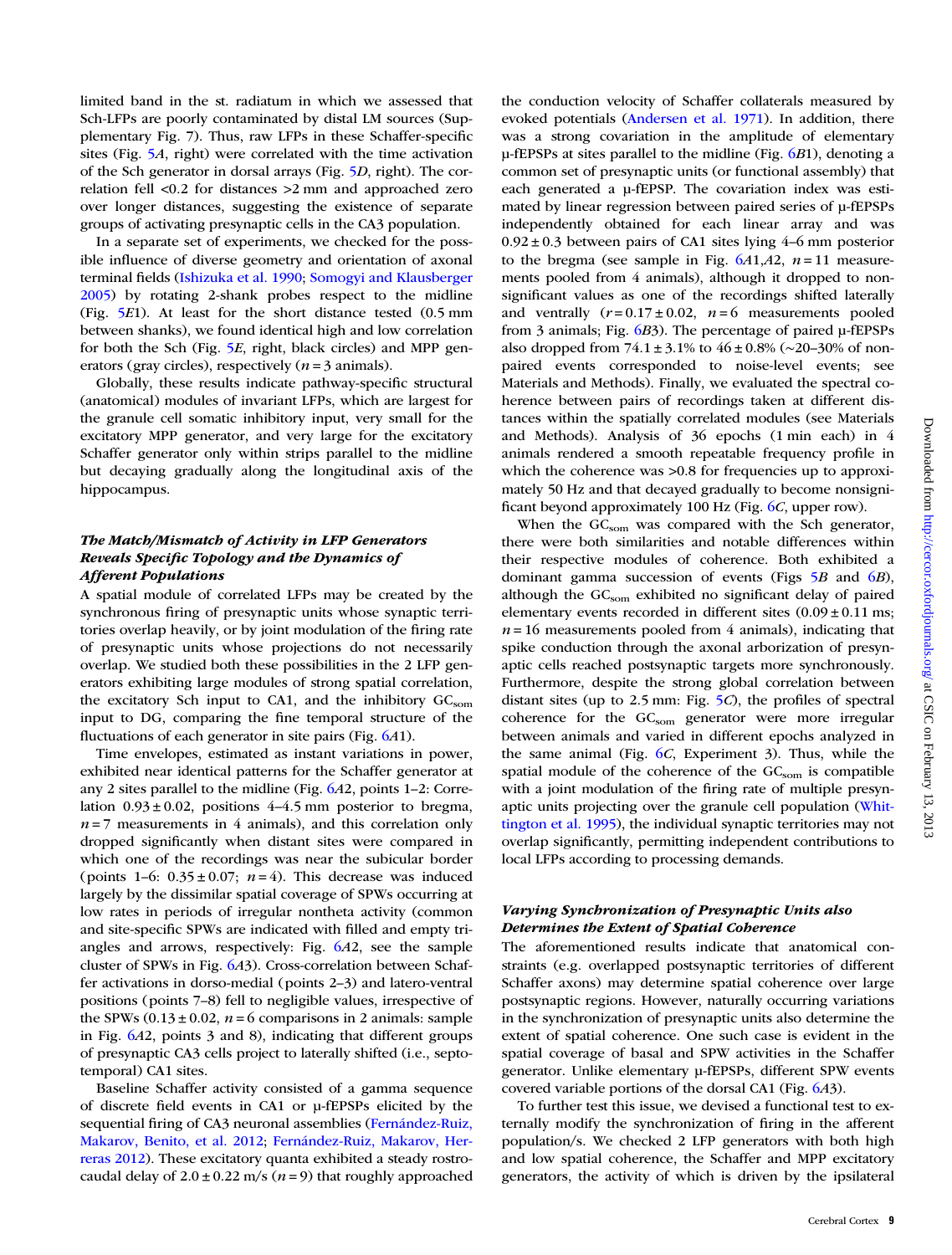<span id="page-9-0"></span>

Figure 6. The fine temporal details within the modules of high spatial coherence indicate distinct mechanisms for the synchronous activation in different generators. (A) (1) Schematic showing the insertion points (dorsal view) of parallel linear arrays. (2) Time envelopes of instant power (sliding window of 0.1 s) for the Schaffer generator in different arrays, recording from loci parallel to the midline. Superimposed traces 1, 2 and 1, 6 belong to the same LFP epoch. The large bouts of activity correspond to SPWs. The spatial coverage of SPWs varied significantly, some reached the rostral end, while others did not (3). (B) Elementary µ-fEPSPs within the gamma frequency vary markedly within the series, but maintained proportional amplitude along large strips parallel to the midline, indicating a common origin and local substrate. The rostro-caudal delay matches spike conduction in Schaffer collaterals (vertical dashes indicate peak time and sequential activation). As recordings become more distant from one another (subplots 1-3), some of the quanta begin to exhibit amplitude differences (arrows), while the time course of SPWs differs normally. Comparisons between rostro-medial and ventro-lateral activations (3) are totally discrepant. The plots below show the amplitude covariation of paired quanta between arrays, where r is the cross-correlation coefficient for the paired data. These data indicate a heavy overlap of activated presynaptic axons as the substrate for the modules of high spatial coherence. (C) Comparative spectral coherence of 1 min epochs for the Schaffer (upper row) and GC<sub>som</sub> (lower row) generators between pairs of electrode arrays separated by 0.5 mm in different experiments and epochs. Gray shading indicates the level of statistical significance (surrogate test). The Schaffer generator exhibits similar spectral profiles in all and for similar frequency ranges, while the GCsom inhibitory generator varied considerably even in different epochs of the same animal (t1 and t2 of Experiment 3). This discrepancy suggests the existence of different mechanisms underlying the high spatial coherence.

CA3, and medial entorhinal cortex, respectively. The average degree of ongoing synchronous firing in presynaptic units was enhanced by GABA blockade via local BIC administration

through a recording pipette (Fig. [7](#page-10-0)A). Epileptic spikes developed locally at sites in the afferent population (open arrows in traces of Fig. [7](#page-10-0)B) that evoked fEPSPs in postsynaptic sites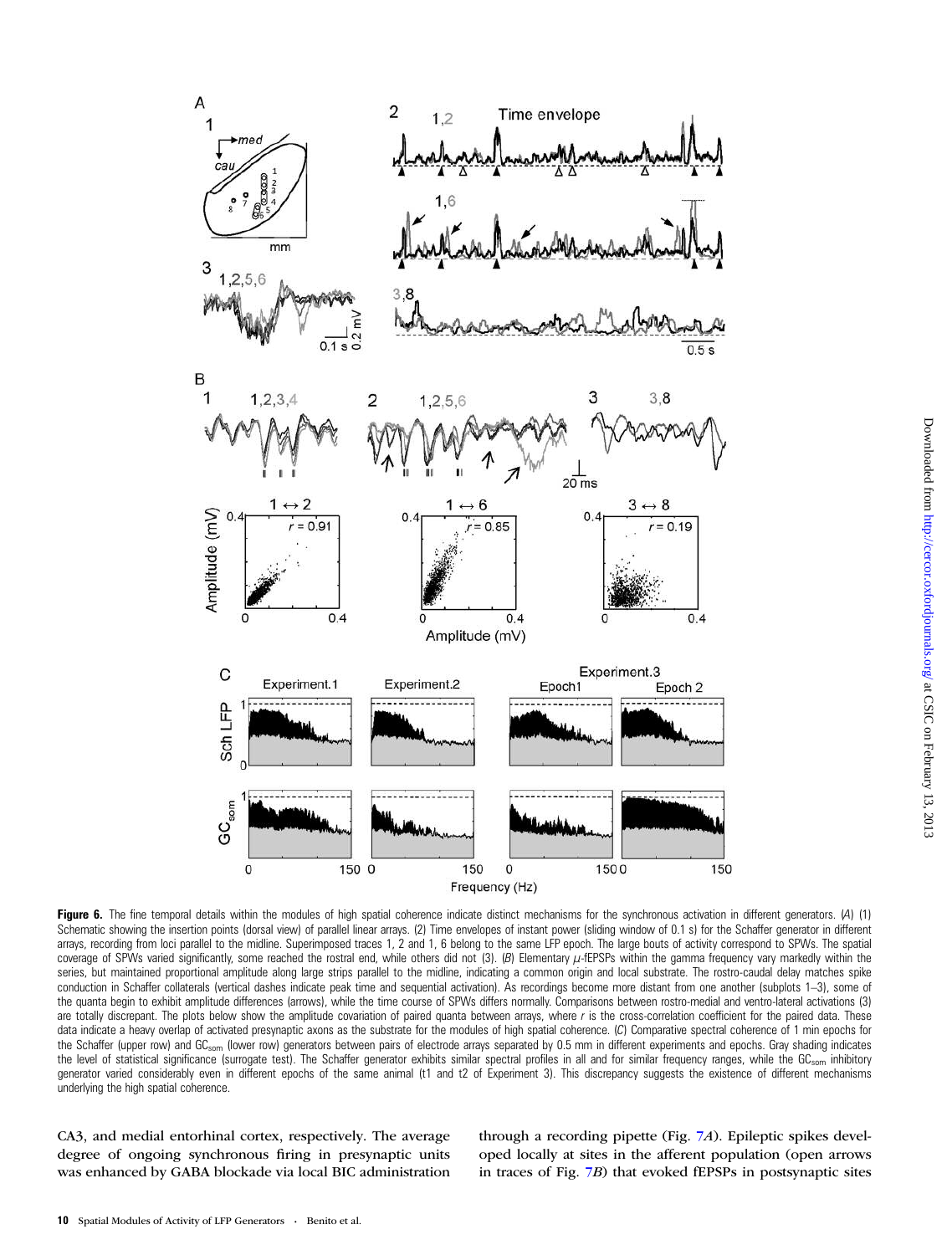<span id="page-10-0"></span>

Figure 7. Spatial coherence of LFPs also depends on the synchrony of afferent populations. (A) The arrangement used for the experimental modulation of the spontaneous firing synchronism in presynaptic neurons that gives rise to hippocampal LFP generators. The Schaffer and MPP generators were obtained independently from LFP profiles in 2 parallel arrays (r1 and r2; 0.5 mm apart). Stimulating electrodes (S1 and S2) were placed in the ipsilateral CA3 and the medial portion of the angular bundle for the test activation of studied pathways. One injecting/recoding pipette filled with BIC was placed in either the CA3 somatic layer (Experiment 1) or the MEC. MEC-evoked responses to the right were recorded from the injecting pipette and guided placement.  $(B)$  The long traces correspond to raw LFPs recorded by injecting pipettes at afferent populations (pre), and to simultaneous time activation of the LFP generators in postsynaptic regions (post). Upon microdrop injection of a GABA blocker (BIC), epileptic spikes developed locally in both experiments (open arrows in CA3 and MEC traces of raw LFPs), which produced large synaptic envelopes in LFP generators (arrows in Sch and MPP traces). However, the correlation of baseline activity in periods between epileptic spikes only increased in the MPP generator. Although increased synchrony occurred in both afferent populations, it is only reflected in the LFP generator whose minimal module of spatial coherence is smaller than the recording interdistance (the MPP). Thus, while the temporal pattern of Schaffer activities may change, the correlation between loci activated by the same axons is unaffected, if it was already synchronous in control conditions.

(closed arrows), ensuring topological connection between the 2 regions. If our hypothesis is correct, there should be no variation in the correlation of LFP generators between pairs of postsynaptic sites that already had a strong correlation due to structural constraints, while increased afferent synchronization would be expected when there is low spatial coherence in control conditions. We examined postsynaptic sites 500 µm apart, and the instants of epileptic spikes were excluded. When BIC was injected into the CA3 (Fig. 7B, Experiment 1), local epileptic spikes developed in the raw LFP at the site of injection (pre-CA3 in Fig. 7B) that produced large fEPSPs in the postsynaptic CA1. Following ICA, these appeared selectively in the Schaffer LFP generator (post-CA1). The ongoing postsynaptic Schaffer gamma activity that was strongly correlated between pairs of sites in control conditions became distorted following the administration of BIC (enlarged traces below), although the intersite correlation remained high  $(0.88 \pm 0.02$  and  $0.84 \pm 0.01$  in control and BIC conditions, respectively,  $n = 6$  epochs). However, when BIC was injected into the medial entorhinal cortex (MEC; Fig. 7B, Experiment 2), the spatial correlation of the MPP generator obtained in pairs of postsynaptic DG sites increased notably  $(0.5 \pm 0.02)$ and  $0.77 \pm 0.03$  in control and BIC conditions, respectively).

### **Discussion**

In general, it is difficult to interpret LFPs and their zonal divergence in situations where synaptic currents of different presynaptic origins combine. Using spatially discriminating techniques in the hippocampus, we have separated and analyzed up to 6 stable laminar LFP generators, each with distinct synaptic territories in specific domains of principal cells and hippocampal subfields, these matching known terminations of local and extrinsic presynaptic populations. LFP synaptic generators feature the minimum modules of spatial coherence that at least in one case (Schaffer) was modular-like and determined by the common topology of presynaptic units. Others are less regionalized and can be better explained by widespread coalescence of synaptic territories from presynaptic individual cell's axons, for example, the somatic inhibitory input to granule cells. We have shown that, for distant recordings separated more than the size of structural modules, the pathway-specific LFPs reflect the independent activity of distinct groups of units in the same presynaptic population, such that different modes of functional presynaptic firing can be recognized by the distinct spatial coverage of postsynaptic generators.

There is a general consensus that LFPs arise from synchronous currents in multicellular sources. While the theoretical bases of LFPs have been well described ([Lorente de Nó 1947;](#page-13-0) [Elul 1972;](#page-13-0) [Klee and Rall 1977](#page-13-0); [Gloor 1985;](#page-13-0) [Varona et al. 2000](#page-14-0)), there exists certain lag in their experimental application over involved neuronal structures. While data contingent with specific LFP events (e.g., unitary activity, intracellular recordings: [Buzsáki et al. 1983](#page-13-0)) provides valuable hint on their cellular sources, the detailed information on the geometry and arrangement of unitary neuronal sources and activating inputs is required for a reliable and unambiguous identification. The ongoing activity involves the activation of individual cells or cell assemblies that may project to different parts of postsynaptic regions. Hence, the LFP activity generated by input from a single presynaptic population is not synchronous all over. Besides, different extrinsic and local populations have dissimilar axonal coverage of the dendritic domains in target cells, thus generating LFPs of different spatial distribution. The optimization of spatially discriminating techniques such as ICA enables the separation of LFPs in the hippocampus into individual generators with a constant spatial distribution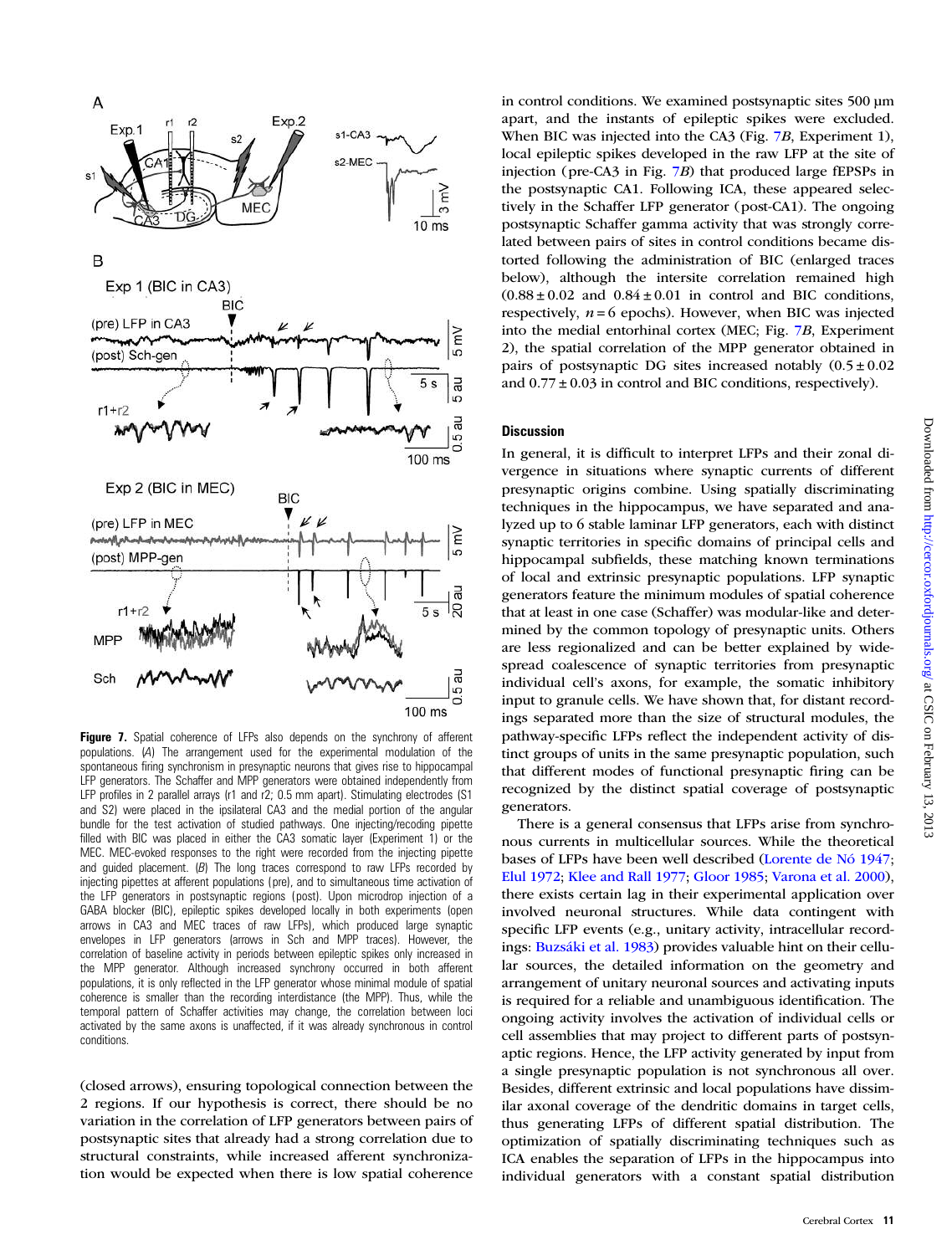[\(Korovaichuk et al. 2010\)](#page-13-0). By definition, pathway-specific generators exhibit full laminar coherence (as evoked potentials), which eliminates the inherent problems of varying polarity and amplitude when recording from different levels or strata. Accordingly, the time activation of the LFP generators can be used to establish their spatial extension by simple correlation of the activities recorded at different loci.

# Most LFP Generators are Pathway Specific, but not all Synaptic Pathways Produce Observable LFPs

Like the evoked potential profiles generated by the specific activation of anatomical pathways ([Andersen et al. 1971](#page-13-0)), ongoing LFP generators have smooth spatial distributions with a single maximum and a spatial distribution of inward/ outward currents confined to the cellular axis of either the pyramidal or granule cells. Thus, the Schaffer, MPP, and LPP excitatory generators have active sinks in both the CA1 st. radiatum and the middle as well as outer thirds of the molecular layer, respectively. As expected, the activity of all these generators is selectively depressed by blocking glutamate receptors. In turn, the sink/source profiles for the GC<sub>som</sub> and CA3som generators matched well with the expected profiles of somatic/perisomatic inhibitory synapses, and their activities were selectively abolished by GABA-R blockade. Therefore, these generators most likely correspond to basket-cell type inputs in each subfield. We obtained conflicting results for the strong LM generator, which was partially depressed by both Glu and GABA-A receptor blockades, and that displayed a temporal succession of sinks and sources. This dendritic domain may generate active sinks from perforant path activation ([Leung and Peloquin, 2010\)](#page-13-0) and active sources from Or-lac interneurons. One possible explanation is that the LM generator is a combination of 2 inputs that are difficult to separate by ICA, 1 excitatory and 1 inhibitory, which converge on the same dendritic domain at the distal tuft (Brankačk et al. [1993\)](#page-13-0). The stability of all the LFP generators identified was confirmed by chronic recordings revealing the essentially identical subcellular and regional spatial distributions. Thus, we consider each LFP generator as a pathway-specific LFP component with populations of origin in the ipsilateral CA3, medial and lateral entorhinal cortices, and 3 different local inhibitory subnetworks: 2 of the basket type in CA3 and GC, and a distal-projecting subnetwork in the CA1 field.

It is noteworthy that the anatomical connections whose synchronous activation produce measurable evoked field potentials outnumber the hippocampal LFP generators described here. Among the unrepresented inputs are those from the septum, the contralateral (commissural) inputs to the CA1 and CA3, and a number of local inhibitory inputs in all subfields [\(Andersen et al. 1961](#page-13-0); [Amaral 1978;](#page-13-0) [Buzsaki and Eidel](#page-13-0)[berg 1982;](#page-13-0) [Somogyi and Klausberger 2005](#page-14-0)). However, not all synaptic currents contribute significantly to macroscopic LFPs, rather only those that conform to the appropriate spatial structure and temporal pattern [\(Elul 1972](#page-13-0); [Makarova et al.](#page-13-0) [2011;](#page-13-0) [Ho et al. 2012](#page-13-0)). Thus, poor laminar segregation of axonal arborization, or extreme levels of activity (too scarce or too frequent), would not generate a sufficient extracellular current or the required time fluctuation, but they are still essential for information processing and postsynaptic output.

# Functional Implications of Pathway-Specific Structural Boundaries of LFP Coherence

The CA1 Schaffer and the MPP entorhinal inputs exhibit significantly different modules of spatial coherence in spite of the similar temporal structure of their respective ongoing activities with dominant excitatory quanta in gamma frequencies [\(Fernández-Ruiz, Makarov, Benito, et al. 2012](#page-13-0); [Fernández-Ruiz, Makarov, Herreras 2012\)](#page-13-0). For these inputs, presynaptic neurons project axons that branch out and leave multiple buttons en passage, which should produce nearsynchronous LFPs over an extended postsynaptic area. Therefore, the differential minimal spatial modules are probably due to additional anatomical factors, such as the degree of the spatial overlap of axonal territories of individual cells. Schaffer LFPs are highly coherent within  $2 \times 0.5$  mm sheets that lie roughly parallel to the midline in the dorsal hippocampus, which is approximately the extension of a single CA3 pyramidal cell axonal arborization in the CA1 ([Ishizuka et al. 1990](#page-13-0)), although they fall off sharply in the lateral direction beyond 0.5 mm. The covariance of the amplitude and the characteristic rostro-caudal delay of elementary µ-fEPSPs can only be explained by near-synchronous activation of multiple CA1 pyramidal cells by axons with dominant rostro-caudal orientation and a similar topology originating in groups of simultaneously firing CA3 pyramidal cells [\(Hjorth-Simonsen 1973](#page-13-0); [Li et al. 1994](#page-13-0); Fig. [8](#page-12-0)A). For recording positions separated laterally by larger distances, the increasing divergence of Schaffer LFPs reflects the independent activity of distinct subsets of presynaptic CA3 neurons. Thus, the basal activity of the Schaffer generator is reminiscent of the lamellar concept proposed by [Andersen et al. \(1971\)](#page-13-0), at least for this segment of the hippocampal network. However, the longitudinal CA3–CA1 communication that is also present (Li et [al. 1994](#page-13-0)) may not be based on functional assemblies with overlapping topological projections. The Schaffer SPWs represent a notable nonlamellar exception that cover much larger and more variable zones of the CA1, which is slowly activated in spatial sequence without an apparent preferred direction, and that can stop suddenly at different sites. These features are compatible with a slow avalanche-like longitudinal activation of CA3 units over extended septo-temporal levels, possibly through the local recurrent network (e.g., [Vincent et al. 2012](#page-14-0)). Thus, the differential spatial coverage of SPWs and µ-fEPSPs reflect 2 modes and degrees of synchronization in presynaptic CA3 units.

In turn, the extremely low spatial correlation of LFPs produced by the MPP is indicative of highly localized clusters of postsynaptic activity. Such a pattern may result from the spatial divergence of individual perforant pathway axons, while the strong curvature of the DG could further minimize extracellular clustering of synaptic currents, even for synchronous events (Fig. [8](#page-12-0)B). This implies that the use of different recording sites permits a more topological reading of the ongoing activity of presynaptic entorhinal cells. The obvious impractical consequence is that one-site recordings of the activity of the MPP generator cannot be taken as a representative of entorhinal population activity.

We have demonstrated that inhibitory inputs can act as strong LFP generators. Notably the inhibitory plexuses of individual interneurons extend over distances shorter than the size of coherent modules ([Somogyi and Klausberger 2005](#page-14-0)). To reconcile these findings, we may suppose that multiple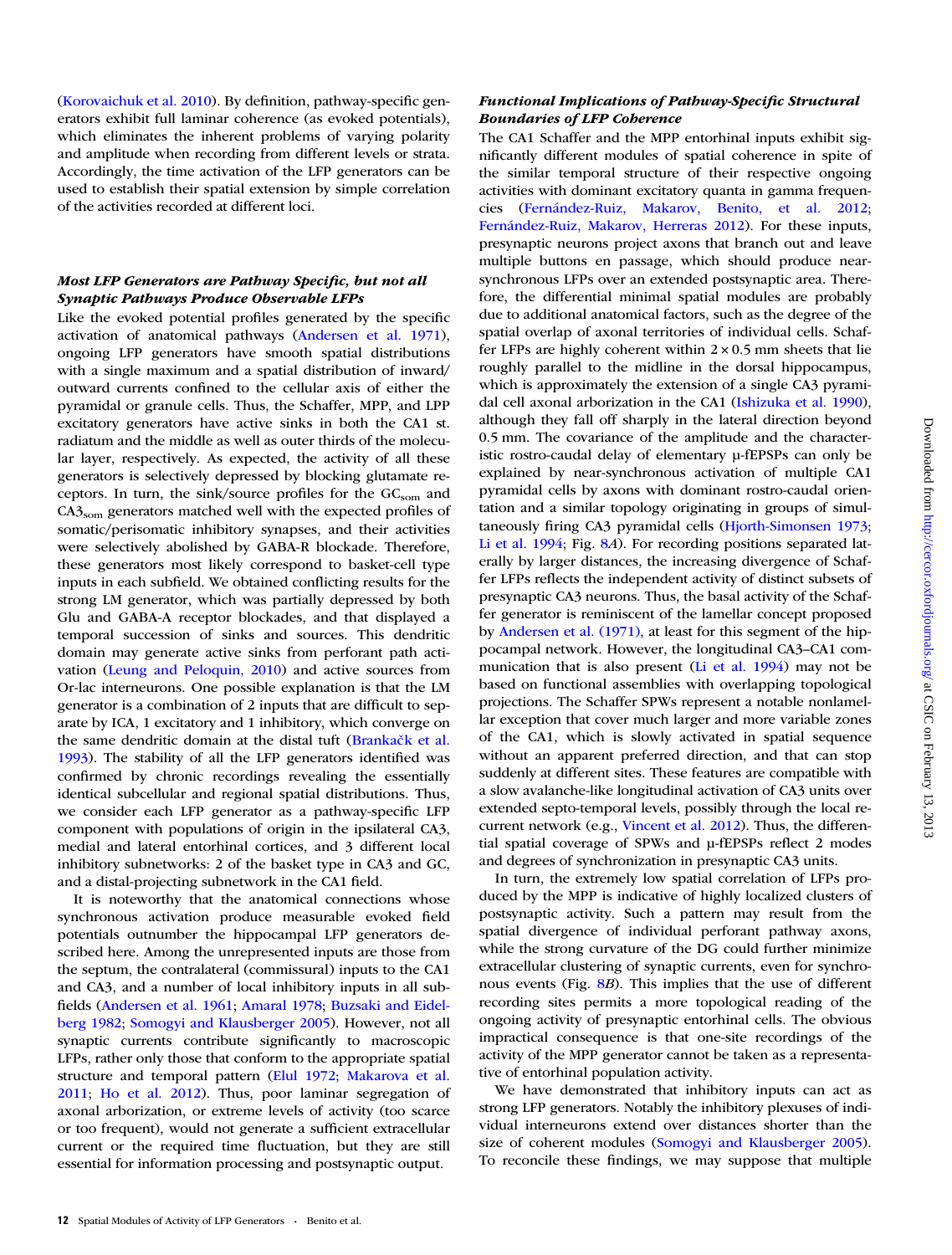<span id="page-12-0"></span>

Figure 8. Proposed structural and functional determinants of spatial coherence for some hippocampal LFP generators. (A) Excitatory Schaffer input to CA1. Each CA3 pyramidal neuron sends axon that leaves multiple collaterals in CA1 with dominant parallel orientation (1) leaving synaptic buttons en passant (2) on numerous CA1 pyramidal cells. Functional CA3 pyramidal cell assemblies have similar axonal territories (3) and their joint activation produces near-synchronous synaptic currents on a narrow dendritic band of CA1 pyramidal cells (4) that conforms a strip-like spatial module of coherent LFP activity. The width of the strip is thus defined by the average coverage of individual cell's axon and the common topology of a functional CA3 assembly. Note that the same spatial module can be "occupied" by different CA3 assemblies as long as they have similar topology (e.g., sequence of µ-fEPSPs). The apparent "lamellar" organization (5) manifests at different septo-temporal levels of the CA1, but is broken up when afferent firing synchrony organizes differently, as during SPWs in which cofiring CA3 neurons extend over widespread septo-temporal levels. (B) Perforant path input. The LFP activity is poorly correlated in nearby sites, possibly because of the fanning of axon branches (1) and reduced spatial overlap of synchronous synaptic currents caused by excessive curvature. (C) Granule cell somatic inhibition (GC<sub>som</sub> generator). The axonal plexus of basket-cell interneurons (in gray) may produce inhibitory currents in the somata of the large number of granule cells (in black). (2, 3) Synchronous modulation of basket-cell subpopulation produces the coalescence of basket-cell synaptic territories, thus spatial coherence of the  $GC<sub>som</sub>$  generator extends much more than the extension of one cell's axonal plexus.

homogeneous interneurons forming functional subnetworks are jointly modulated by an external driver or are mutually synchronized. Accordingly, the inhibitory currents produced by axons from individual interneurons merge in large steady modules (Fig. 8C). This concept coincides with functional results that propose correlated activity in interneuron subnetworks [\(Whittington et al. 1995;](#page-14-0) [Fukuda and Kosaka, 2000](#page-13-0); [Ho](#page-13-0) [et al. 2012](#page-13-0)). Interestingly, we observed variations in the spectral coherence between 2 readings of the  $GC<sub>som</sub>$  inhibitory generator despite a steady strong global correlation. We propose that this may be a manifestation of functional coupling/decoupling mechanisms of the units in the subnetwork according to the information-processing demands.

We presented evidence demonstrating that the more presynaptic neurons fire synchronously (as witnessed by the occurrence of local epileptic spikes following disinhibition), the greater the spatial correlation of LFPs in the postsynaptic region, presumably by blending together coactivated postsynaptic territories. As expected, this only occurs for the medial entorhinal cortex projections in the DG that normally exhibit low spatial correlation, but not for the Schaffer input to CA1 that has full coherence, at least within longitudinal strips. This result provides empirical evidence supporting the notion that both spatial (overlap of axonal territories) and temporal factors (their synchronous activation) play an important role in the generation of LFPs. Moreover, our findings highlight the peculiar transformation of synchronization in presynaptic units into postsynaptic coherence, that is, temporal into spatial features of activity, which is essential to interpret zonal LFP differences. Thus, firing synchronization of all afferent fibers in a pathway, as by electric shocks, produces the complete and nearly synchronous activation of the entire postsynaptic region, that is, full spatial coherence of the recorded field potential activity. However, during ongoing activity, only groups of afferent neurons fire correlated spikes, and their axons activate varying portions of the postsynaptic region according to the topology of connections; hence, spatial coherence of LFPs decreases. Since LFPs are the reflection of spiking activity in presynaptic populations, the found

stereotyped spatial patterns of LFP coherence, as seen in Schaffer µ-fEPSPs, or inhibitory GC<sub>som</sub> potentials, denote the specific temporal patterns of the activation of presynaptic units.

The physiological relevance of spatial coherence is that it helps us discerning when 2 recording sites are capturing the same information from afferent neuron populations. Matching LFPs is either due to overlapping axonal territories of presynaptic units (whether firing synchronously or not) or to the synchronous firing of presynaptic cells (whether their axons overlap in target regions). However, differing LFPs necessarily indicates varying activity in presynaptic units. Naturally, this is only applicable to pathway-specific LFPs. In conclusion, the finding of pathway-specific modules of LFP activity serves not only to reveal the topology of connections, but also explains LFP differences in nearby recordings. This represents a necessary first step to mapping their temporal changes in activity and their correlations with full understanding of their biophysical bases.

#### Supplementary Material

[Supplementary material can be found at: http://www.cercor.](http://cercor.oxfordjournals.org/lookup/suppl/doi:10.1093/cercor/bht022/-/DC1) [oxfordjournals.org/.](http://cercor.oxfordjournals.org/lookup/suppl/doi:10.1093/cercor/bht022/-/DC1)

# Funding

This work was supported by the former Spanish Ministry of Science and Innovation (BFU2010-19192/BFI and FIS2010-20054).

### **Notes**

We thank S. Montgomery and G. Buzsáki for providing LFP recordings in awake animals, C. Dotti and G. Martín-Vázquez for helpful comments, R. Núñez and J. Delgado for technical assistance and help with graph art, and M. Sefton at BiomedRed for editorial support.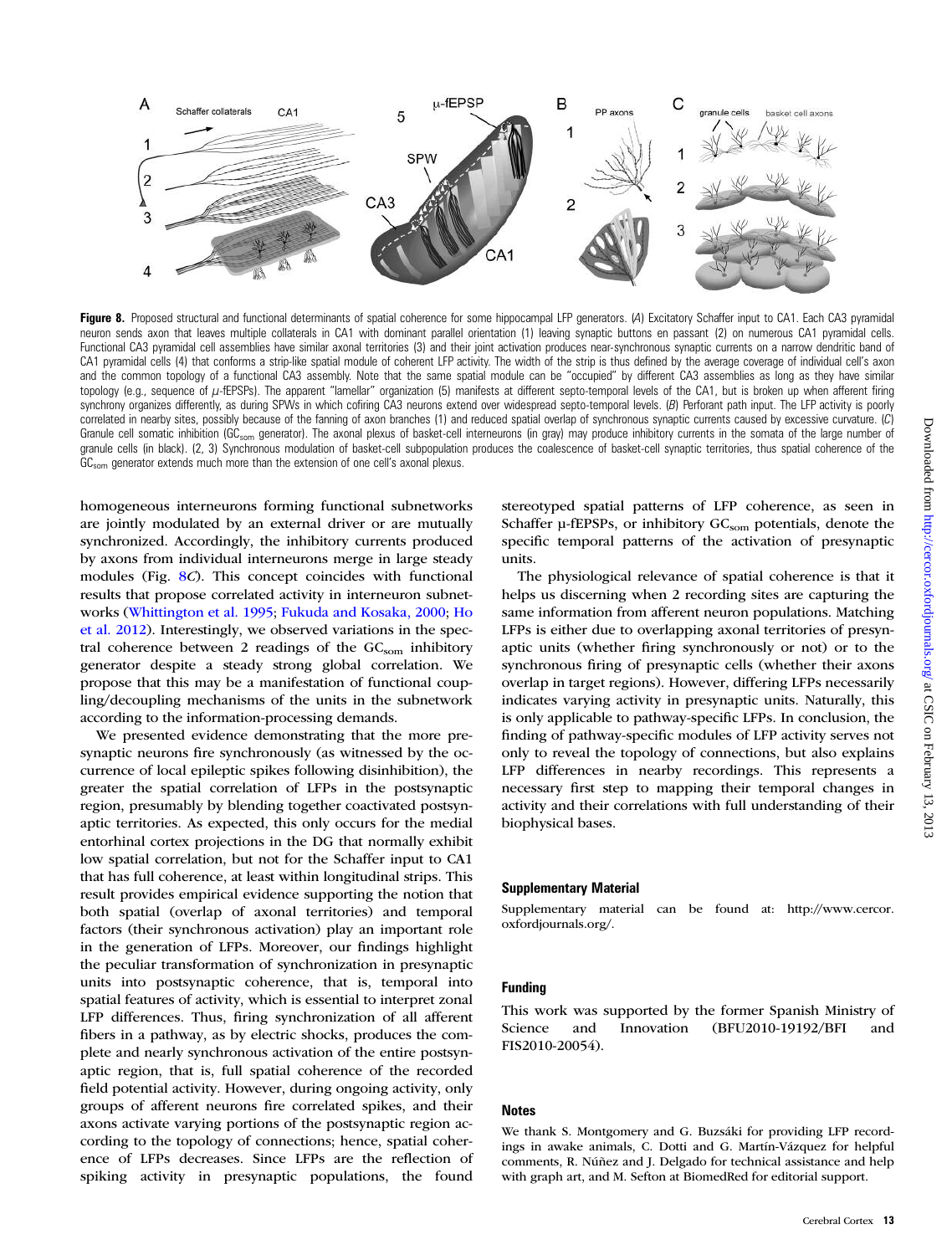#### <span id="page-13-0"></span>**References**

- Amaral DG. 1978. A Golgi study of cell types in the hilar region of the hippocampus in the rat. J Comp Neurol. 182:851–914.
- Andersen P, Bliss TVP, Skrede KK. 1971. Lamellar organization of hippocampal excitatory pathways. Exp Brain Res. 13:222–238.
- Andersen P, Bruland H, Kaada BR. 1961. Activation of the field CA-1 of the hippocampus by septal stimulation. Acta Physiol Scand. 51:29–40.
- Arieli A, Shoham D, Hildesheim R, Grinvald A. 1995. Coherent spatiotemporal patterns of ongoing activity revealed by real-time optical imaging coupled with single-unit recording in the cat visual cortex. J Neurophysiol. 73:2072–2093.
- Bach M, Krüger J. 1986. Correlated neuronal variability in monkey visual cortex revealed by a multi-microelectrode. Exp Brain Res. 61:451–456.
- Belitski A, Gretton A, Magri C, Murayama Y, Montemurro MA, Logothetis NK, Panzeri S. 2008. Low-frequency local field potentials and spikes in primary visual cortex convey independent visual information. J Neurosci. 28:5696–5709.
- Bell A, Sejnowski T. 1995. An information-maximization approach to blind separation and blind deconvolution. Neural Comput. 7:1129–1159.
- Brankačk J, Stewart M, Fox SE. 1993. Current source density analysis of the hippocampal theta rhythm: associated sustained potentials and candidate synaptic generators. Brain Res. 615:310–327.
- Buzsáki G, Eidelberg E. 1982. Convergence of associational and commissural pathways on CA1 pyramidal cells of the rat hippocampus. Brain Res. 237:283–295.
- Buzsáki G, Leung LS, Vanderwolf CH. 1983. Cellular bases of hippocampal EEG in the behaving rat. Brain Res. 287:139–171.
- Canals S, López-Aguado L, Herreras O. 2005. Synaptically-recruited apical currents are required to initiate axonal and apical spikes in hippocampal pyramidal cells: modulation by inhibition. J Neurophysiol. 93:909–918.
- Canning KJ, Leung LS. 1997. Lateral entorhinal, perirhinal, and amygdale-entorhinal transition projections to hippocampal CA1 and dentate gyrus in the rat: a current source density study. Hippocampus. 7:643–655.
- Chen A. 2006. Fast kernel density independent component analysis. Lecture Notes Comput Sci. 3889:24–31.
- Choi S, Cichocki A, Park HM, Lee SY. 2005. Blind source separation and independent component analysis: a review. Neur Inf Process Let Rev. 6:1–57.
- Congedo M, John RE, De Ridder D, Prichep L. 2010. Group independent component analysis of resting state EEG in large normative samples. Int J Psychophysiol. 78:89–99.
- Diesmann M, Gewaltig MO, Aertsen A. 1999. Stable propagation of synchronous spiking in cortical neural networks. Nature. 402:529–533.
- Elul R. 1972. The genesis of the EEG. Int Rev Neurobiol. 15:228–272.
- Fernández-Ruiz A, Makarov VA, Benito N, Herreras O. 2012. Schafferspecific local field potentials reflect discrete excitatory events at gamma-frequency that may fire postsynaptic hippocampal CA1 units. J Neurosci. 32:5165–5176.
- Fernández-Ruiz A, Makarov VA, Herreras O. 2012. Sustained increase of spontaneous input and spike transfer in the CA3-CA1 pathway following long term potentiation in vivo. Front Neural Circuits. 6:71.
- Freeman JA, Nicholson C. 1975. Experimental optimization of current source-density technique for anuran cerebellum. J Neurophysiol. 38:369–382.
- Fukuda T, Kosaka T. 2000. Gap junctions linking the dendritic network of GABAergic interneurons in the hippocampus. J Neurosci. 20:1519–1528.
- Gloor P. 1985. Neuronal generators and the problem of localization in electroencephalography: application of volume conductor theory to electroencephalography. J Clin Neurophysiol. 2:327–354.
- Golarai G, Sutula TP. 1996. Bilateral organization of parallel and serial pathways in the dentate gyrus demonstrated by current-source density analysis in the rat. J Neurophysiol. 75:329–342.
- Herreras O. 1990. Propagating dendritic action potential mediates synaptic transmission in CA1 pyramidal cells in situ. J Neurophysiol. 64:1429–1441.
- Herreras O, Solís JM, Muñoz MD, Martín del Río R, Lerma J. 1988. Sensory modulation of hippocampal transmission. I. Opposite effects on CA1 and dentate gyrus synapsis. Brain Res. 451:290–302.
- Hjorth-Simonsen A. 1973. Some intrinsic connections of the hippocampus in the rat: an experimental analysis. J Comp Neurol. 147:145–162.
- Ho ECY, Strüber M, Bartos M, Zhang L, Skinner FK. 2012. Inhibitory networks of fast-spiking interneurons generate slow population activities due to excitatory fluctuations and network multistability. J Neurosci. 32:9931–9946.
- Hutchison RM, Mirsattari SM, Jones CK, Gati JS, Leung LS. 2010. Functional networks in the anesthetized rat brain revealed by independent component analysis of resting-state fMRI. J Neurophysiol. 103:3398–3406.
- Ishizuka N, Weber J, Amaral DG. 1990. Organization of intrahippocampal projections originating from CA3 pyramidal cells in the rat. J Comp Neurol. 295:580–623.
- Klee M, Rall W. 1977. Computed potentials of cortically arranged populations of neurons. J Neurophysiol. 40:647–666.
- Korovaichuk A, Makarova J, Makarov VA, Benito N, Herreras O. 2010. Minor contribution of principal excitatory pathways to hippocampal LFPs in the anesthetized rat: a combined independent component and current source density study. J Neurophysiol. 104:484–497.
- Leung LS. 1979. Potentials evoked by alvear tract in hippocampal CA 1 region in rats. II. Spatial field analysis. J Neurophysiol. 42:1571–1589.
- Leung LS, Péloquin P. 2010. Cholinergic modulation differs between basal and apical dendritic excitation of hippocampal CA1 pyramidal cells. Cereb Cortex. 20:1865–1877.
- Li XG, Somogyi P, Ylinen A, Buzsáki G. 1994. The hippocampal CA3 network: an in vivo intracellular labeling study. J Comp Neurol. 339:181–208.
- López-Aguado L, Ibarz JM, Herreras O. 2001. Activity-dependent changes of tissue resistivity in the CA1 region in vivo are layerspecific: modulation of evoked potentials. Neuroscience. 108:249–262.
- Lorente de Nó R. 1947. Analysis of the distribution of action currents of nerves in volume conductors. In: A study of nerve physiology. part 2, vol. 132. New York: The Rockefeller Institute, p. 384–477.
- Lorente de Nó R. 1934. Studies on the structure of the cerebral cortex. II. Continuation of the study of the ammonic system. J Psychol Neurol. 46:113–177.
- Makarov VA, Makarova J, Herreras O. 2010. Disentanglement of local field potential sources by independent component analysis. J Comp Neurosci. 29:445–457.
- Makarova J, Ibarz JM, Makarov VA, Benito N, Herreras O. 2011. Parallel readout of pathway-specific inputs to laminated brain structures. Front Syst Neurosci. 5:77.
- Makeig S, Jung TP, Bell AJ, Ghahremani D, Sejnowski TJ. 1997. Blind separation of auditory event-related brain responses into independent components. Proc Natl Acad Sci USA. 94:10979–10984.
- McNaughton BL. 1980. Evidence for two physiologically distinct perforant pathways to the fascia dentata. Brain Res. 199:1–19.
- Montgomery SM, Betancur MI, Buzsáki G. 2009. Behavior-dependent coordination of multiple theta dipoles in the hippocampus. J Neurosci. 29:1381–1394.
- Nunez PL, Srinivasan R. 2006. Electric fields of the brain: the neurophysics of EEG. 2nd ed. New York: Oxford University Press.
- Paulsen O, Moser EI. 1998. A model of hippocampal memory encoding and retrieval: GABAergic control of synaptic plasticity. Trends Neurosci. 21:273–278.
- Plonsey R. 1969. Bioelectric phenomena. New York: McGraw-Hill.
- Purpura DP. 1959. Nature of electrocortical potentials and synaptic organizations in cerebral and cerebellar cortex. Int Rev Neurobiol. 1:47–163.